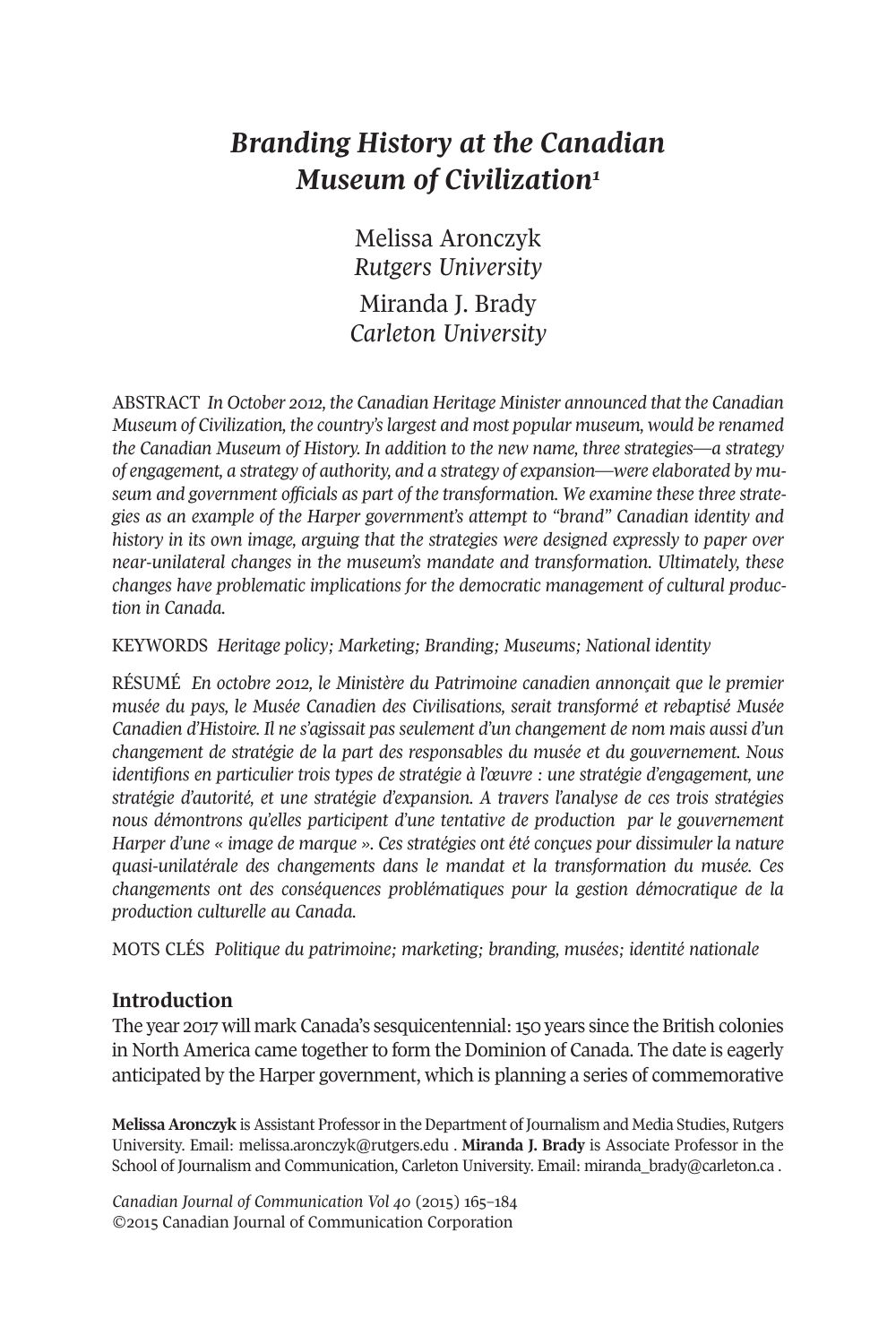events.<sup>[2](#page-15-1)</sup> These events are contrived, however, to commemorate the Harper government far more than the nation's glorious (or inglorious) pasts.

Since the Conservatives came to powerin 2006, several cultural institutions have been pushed into service to articulate the government's particular conception of Canadian culture, founded on the twin pillars of monarchism and militarism. The 200th anniversary of the War of 1812, for example, was an opportunity for the Harper governmentto reframe the war as a signal momentin Canada's nation-building project. Abudget of \$28 million was earmarked for dramatic re-enactments, public service announcements, a website and grade school curriculum, and an elaborate exhibit at the War Museum in the nation's capital, all aiming to retrospectively situate the war as a pillar of Canadian identity (GOC, 2012; GOC, 2013). The celebrations were topped off by a four-day visit to Ottawa by Prince Charles in honour of the Queen's Diamond Jubilee and marked with commemorative medals costing the government \$7.5 million (Press & Stechyson, 2012).

In October 2012, then Heritage Minister James Moore announced another project in the run-up to 2017 that would incorporate this military and monarchical genealogy: the renaming and renovation of the Canadian Museum of Civilization. Located near the nation's capital in Ottawa, the national museum had been one of the country's largest and most popular, with approximately 1.3 million visitors each year (Butler, 2012; Ottawa Citizen, 2012). A site of international renown, it was deemed a logical choice as an instrument to reach Canadians and brand Canada internationally.

The Canadian Museum of Civilization (CMC) was renamed the Canadian Museum of History (CMH), and along with the name change comes a particular way of selling history to the Canadian public, one that reflects the Harper government's broader efforts at information management and control. Many Canadians worry that the new museum will elide more problematic aspects of Canada's past in favour of Canadian "achievements" and "accomplishments"—a Whig version of history (CH, 2012a). Critics fearthat the changes will degrade the museum's international status and reputation, turning it into little more than an insular "Hall of Fame" (Gardner, 2012). Further, the museum's mandate has been reframed, from an international focus to a concern with "shared national history;" critical research has also been deemphasized (CH, 2012a).

The narrowed mandate, parliamentary actions, funding re-allocations, and private-sector partnerships that surround the museum's transformation reflect what Andrew Apter (1999) calls the "subvention of tradition." It is what happens when the government underwrites and appropriates the cultural practices associated with a particular group, putting them to use in the service of its own interests. Our central argument is that the Harper government is currently inventing its own "brand" of Canadian identity, employing the Canadian Museum of History as one among several sites of production for this new national imaginary.

Museums frequently reflect national agendas and are used as tools to shape national identity (Hinsley, 1981; Kaplan, 1994). The CMC has been no exception. Delaney (1992) described the CMC as "a site of consumption of a prescribed national identity" (p. 136). Mackey (2002) argues that a narrative of national progress was forwarded in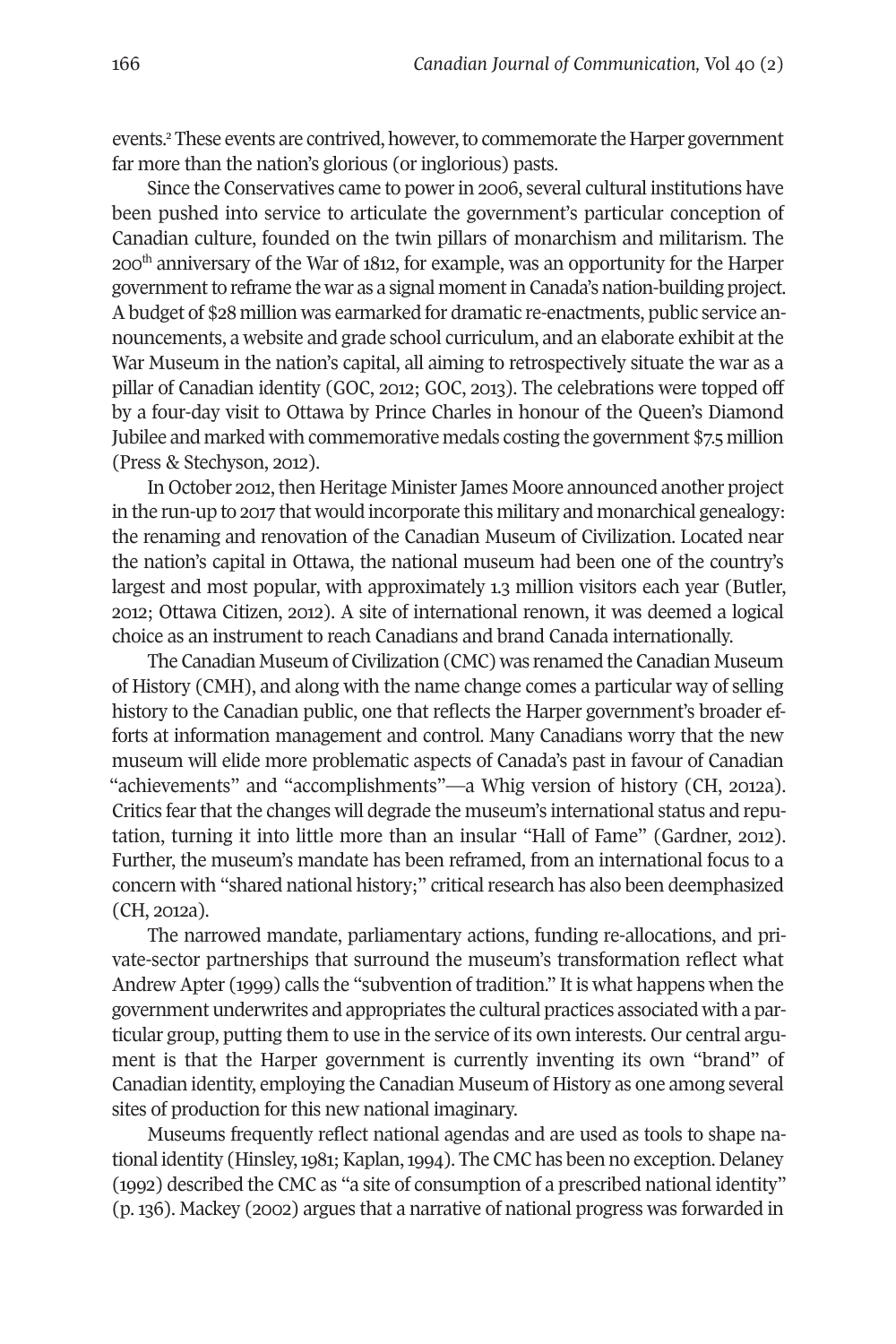the CMC through the appropriation of Aboriginal peoples and myths of harmonious cultural pluralism. The CMC/CMH rebranding goes beyond identity construction to encode new norms for cultural institutions. We closely examine the effort placed on strategic campaigns around the museum claiming to include citizens and specific stakeholders in a democratic process. While these campaigns appear to encourage public participation and consultation aboutimportant changes that will ostensibly shape the museum, the agenda of conservative politicians was already being implemented prior to consultation. The initial lack of consultation about major changes is significant, particularly as it follows a period where collaboration has become standard practice in various political realms, especially where Aboriginal people and other marginalized populations are concerned (McCall, 2011). Moreover, the centrality of military and monarchical legacies to the Harper government's vision of national identity, as well as its embrace of a "Great Man/Great Deeds" vision of history, are clear in recent joint initiatives between the War Museum and the CMC. The reversion to museological practices that deemphasize consultation and minimize critique of the government while relying on big-H history appears to be a direct backlash against so-called liberal ways of interpreting the past, which challenge historical oppression and de-centre grand narratives. As Yves Frenette (2014) suggests,

Harper's efforts to reconstruct collective memory intersects with a historiographical debate that has gone on for fifteen years. It began in 1998 with the publication of retired York University historian Jack Granatstein's searing and influential book, *Who Killed Canadian History?,* which, among other things, accused university history departments of abandoning political and military history in favour of narrowly specialized studies of social history of little interest to the general public. Granatstein holds social historians partially responsible for Canadians' lack of historical consciousness and claims that they unduly emphasized the country's injustices over its accomplishments. (p. 13)

Not surprisingly, our access-to-information request yielded documents listing Granatstein (also a Fellow of the Royal Society of Canada) as a member of the General Advisory Committee to the Canadian History Hall (CMH, n.d.a). Similarly, McKay and Swift (2012) describe the movement as an effort to position Canada as a "Warrior Nation" focused on war and soldiers.

Against this backdrop, we examine three strategies undertaken by the museum in conjunction with government officials to transform and "rebrand" the museum: a strategy of engagement; a strategy of authority; and a strategy of expansion. Our goal is to demonstrate how branding works in practice; that is, how the Harper government's fundamental objective is to create new and positive associations among the party, Canadian cultural production, and Canadian identity.

While the study of cultural and creative production has recently tended toward issues of labour (Mayer, Banks, & Thorton Caldwell, 2009; McKinlay & Smith, 2009), we examine the *politics* of production, seeking to understand how political actors themselves influence culture through tactics of control, persuasion and incentivization. This is not to say that museum officials, practitioners, and consultants are powerless against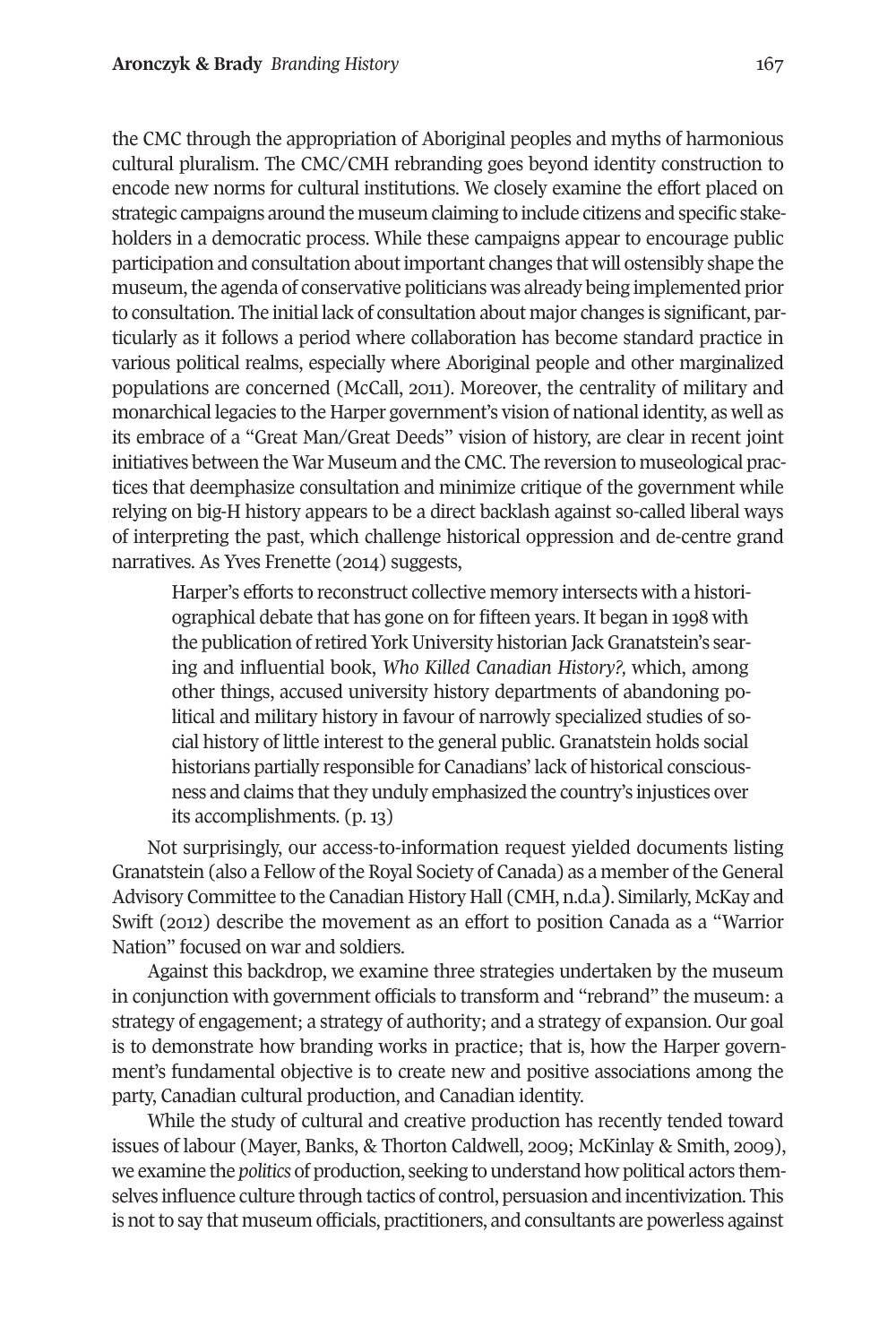political elites; but their ability to act is often circumscribed by constraints like funding or revised institutional mandates.

The article proceeds as follows. We begin by defining what we mean by "branding" in the context of this argument ("Defining terms"). We then provide some background to the museum rebranding initiative, focusing first on the general branding tactics of the sitting Conservative government ("Branding the 'Harper government'"), then on the government's announcement and stated intentions of the CMC/CMH transition ("Politics and changes at the CMC"). We next proceed to the analysis, documenting in detail the three branding strategies—engagement, authority, and expansion—and delving into their implications for the politics of cultural production in Canada. We name the three branding strategies "Creating a culture of connectivity" (Engagement); "Installations of authority" (Authority); and "Discipline at a distance" (Expansion). The conclusion offers further analysis and summarizes the key findings.

## **Defining terms**

Branding can be defined as the strategic production and articulation of an image of a commodity, service, institution or other entity. By "strategic" we mean that the instigator of the branding (in this case, the Harper government) aims to create and control the image in order to accrue economic and cultural value for purposes of self-advantage. Such value can be amassed in a number of ways, butthe primary means of value accumulation in a branding paradigm is to establish positive cognitive associations and equivalencies between the good or service (orinstitution) and cultural values, behaviours, and attitudes. These associations, or relationships, are then monetized in different ways, as in legal protection and propertization (Coombe, 1998); the regulation of tastes and preferences through status hierarchies (Podolny, 2008); and the monopolization of asset recognition (Lury & Moor, 2010), rendering cultural value into economic value.

Importantly, branding is not about identifying a fixed set of characteristics (e.g., a logo, slogan or symbol); rather, it is about recognizing a dynamic and contingent contextual effect. Following Lury (2004, 2011; see also Aronczyk, 2013), we see brands as "boundary objects" that shift dynamically to accommodate their circumstances. Boundary objects are like the operational centre of a Venn diagram; they are, as Geoffrey Bowker and Susan Leigh Starr describe, "both plastic enough to adapt to local needs and constraints of several parties employing them, yet robust enough to maintain a common identity across sites" (quoted in Lury, 2011, p. 53). Whatthis means for our purposes, and what we argue here, is that the CMC/CMH rebranding is about far more than the ideological reorganization of the museum to suit the current federal government's mandate (though it is evidently about that as well); it is ultimately about establishing ongoing and robust, yet flexible, connections and patterns of reciprocal identification among the Harper administration, cultural production, and Canadian national identity, mediated through the museum site.

## **Branding the "Harper government"**

The CMC/CMH project must be understood in the context of a much broader and longrange series of image-management initiatives adopted by the Harper leadership since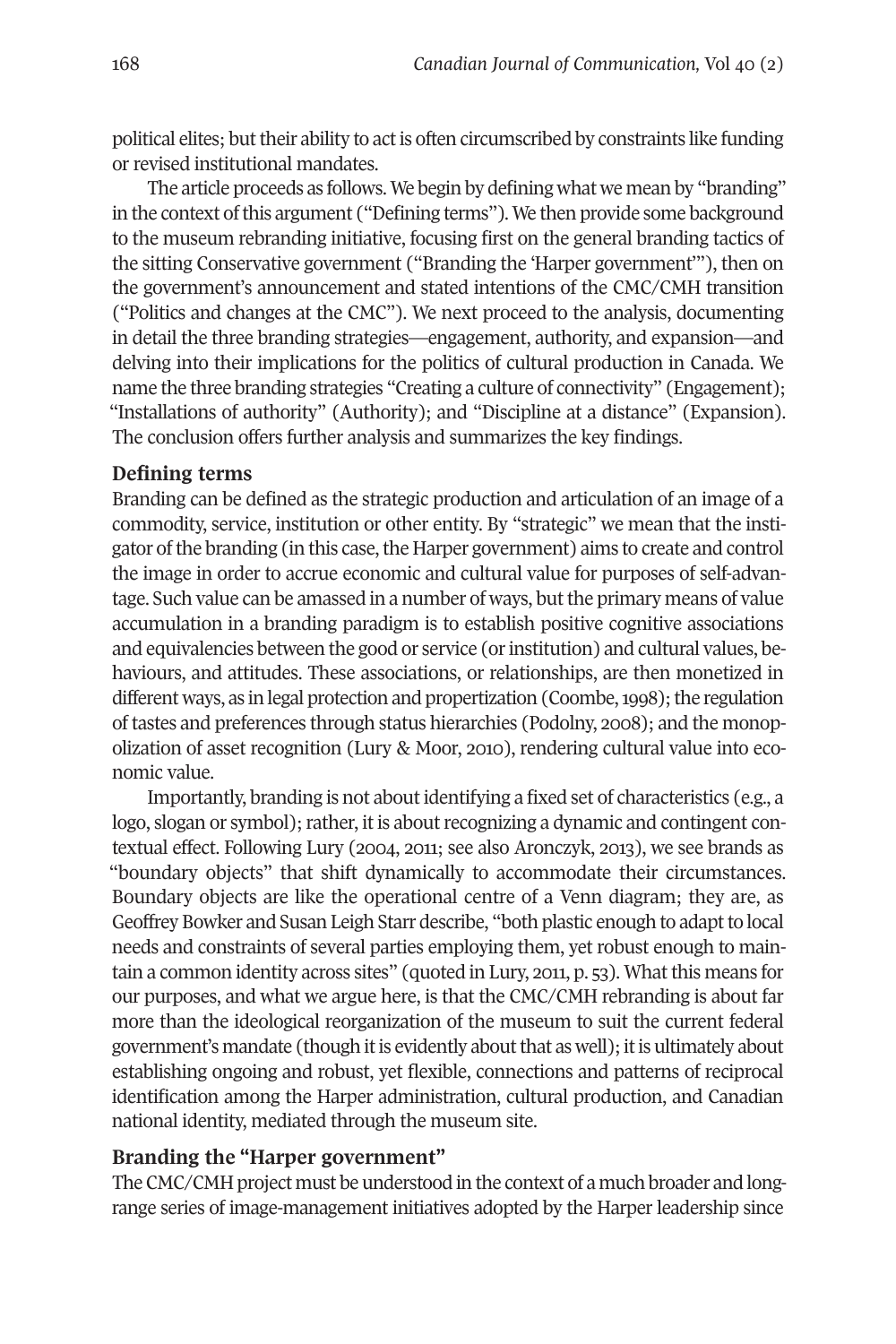its ascent to power in 2006. A central arrow in the Conservatives' image arsenal has been the reorganization and restriction of government communications, partly through internal restructuring (including the centralization of internal communications in the Privy Council Office [PCO] and Prime Minister's Office [PMO]), and partly through a vise grip on the Canadian media. Stephen Harper's relationship with the Canadian media is notoriously thorny. Press conferences and media events are few in number and tightly controlled, and national reporters are frequently denied the right to ask questions (CBC News, 2006). News reports recently revealed that the Harper government has paid upwards of \$20 million in contracts and subscriptions with media monitoring firms since 2012 (Fekete, 2014). Access-to-information documents revealed that at the outset of its term in office, the Harper government had even briefly entertained the notion of building its own press gallery, supervised by the PCO, to supersede the National Press Theatre. The new gallery would have had limited media access to ministers and other government representatives (Crocker, 2007; MacCharles, 2007).

The Harper government has also actively engaged in self-branding initiatives. Immediately following the 2006 election, several semiotic and visual devices were put into place, intended to subsume the Government of Canada into the Conservative Party under Stephen Harper. Examples include redesigning departmental websites to feature the Conservative Party's signature blue; promoting a partisan Economic Action Plan as a "whole of government" project (Canadian Press, 2011); and standardizing the language used in internal and public official communication. Shortly after the 2006 election, for instance, access-to-information requests by Canadian reporters showed that federal employees in non-partisan departments, agencies, and Crown corporations had received memos from the PMO/PCO to use the phrase "Canada's New Government" in all communications when referring to the new leadership; this phrase was replaced by "the Harper government" in 2009 (McGregor, 2013a; Raj, 2012). Stories su[rfa](#page-15-3)ced of civil servants being terminated for refusing to use the phrase (Harper's*,* 2006). 3

In addition to the internal and external controls placed on its communication with the public, the Harper mandate also appears to encompass the communication of the public. It is possible to view the Harper administration's work in terms of a reimagining of Canadian identity, enacted via a series of regulatory initiatives. These initiatives, which seek to re-root Canadian foundations in a monarchical and military past, modulate the symbolic and practical bases of what it means to be Canadian in the present. Subtle examples began surfacing in 2006, such as the replacement of the image of the Library and Archives building with one of the Canadian War Museum on Canada's savings bonds (Dean, 2013). Perhaps the most explicit of these initiatives was the implementation in 2009 of a new guide forimmigrants to Canada who aspire to citizenship. Entitled Discover Canada, the guide and the citizenship test give pride of place to the hereditary Sovereign and to military battles, honours, and iconic figures. They also centrally reposition conflicts like the War of 1812, even though until recently it was viewed by historians as a [ma](#page-15-2)rginal event on the Canadian timeline (Citizenship and Immigration Canada, 2009). 4

If the immediate effect of the Harper government's subvention of military and monarchical tradition was to reposition the war more centrally in the public imagina-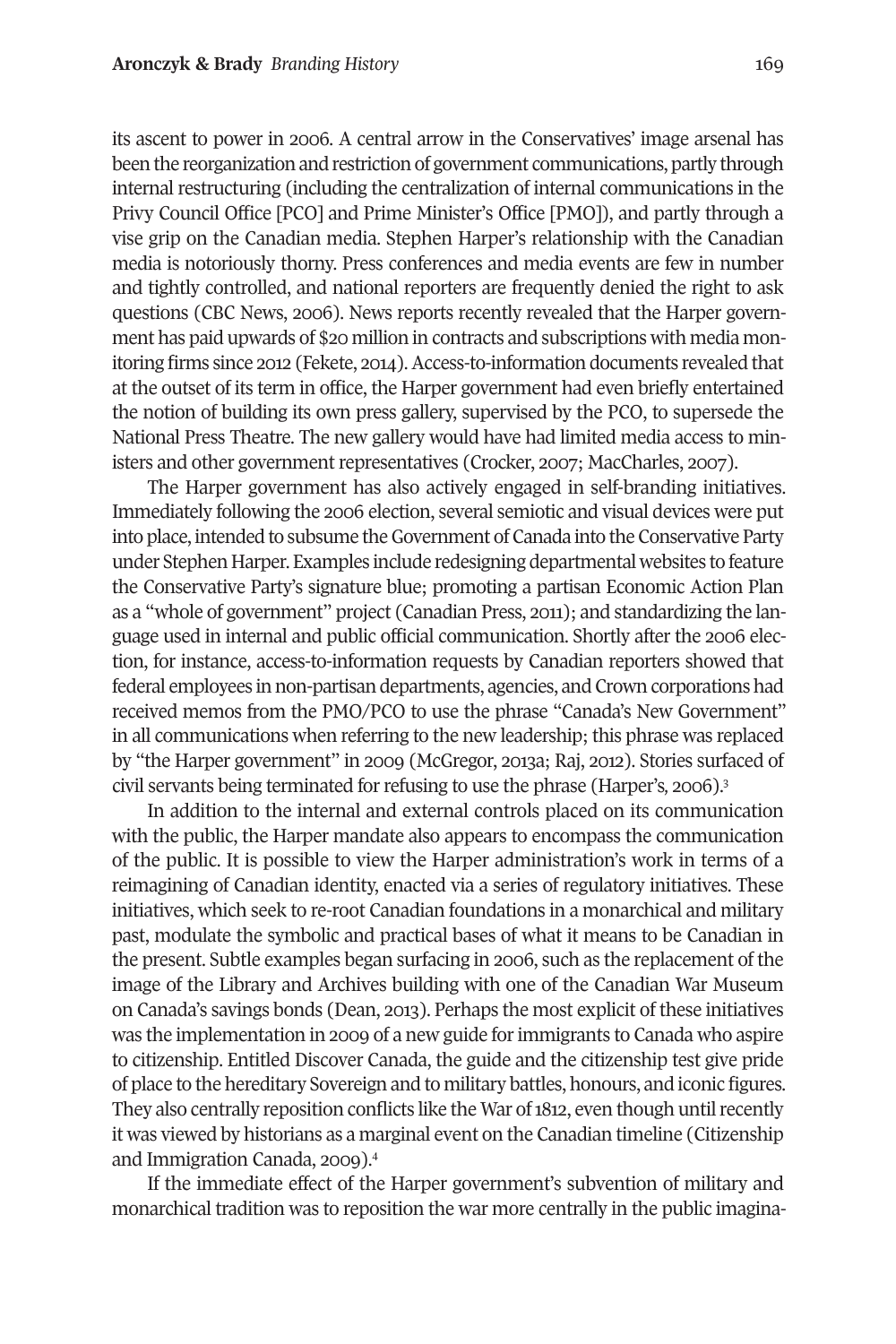tion, a secondary impact soon became apparent in institutional critiques, which pointed to the cultural centres damaged by this government-led reallocation of cultural resources. Massive budget cuts to the Canadian Broadcasting Corporation (CBC), Library and Archives Canada (LAC), Federal Libraries and Interlibrary Loans, Public Access, and Archaeology Heritage sites have made clear that existing archives and repositories are farless [im](#page-15-5)portant to the Harper agenda than the creation of new sites of memory and agency. 5

#### **Politics and changes at the CMC**

Proposed changes to the CMC began with Canadian Heritage and its former minister, James Moore. Canadian Heritage (CH) is responsible for enacting policies and programs that deal with the promotion of the arts, cultural industries, and cultural heritage in institutions like museums. It also oversees preservation, indemnification, and the import/export of historical artifacts. CH plays a role in both material and symbolic forms of culture: both anthems and musical instruments, both cultural holidays and cultural property (CH, 2010).

In 2008, James [M](#page-15-4)oore was appointed to his position as Heritage Minister by the Harper government.<sup>6</sup> In October 2012, Moore announced a major overhaul of the CMC, including plans to introduce legislation altering the museum's mandate and name. A single (nonrenewable) contribution of \$25 million would be provided by CH toward renovating a 50,500-square-foot area of the museum to transform it into a new Canadian History exhibit and a space for related temporary exhibits (CH, 2012a).

The opening of the new permanent exhibit, the "largest and most comprehensive museum exhibition on Canadian history ever developed" (O'Neill, n.d., para. 1) constituting half of the museum's permanent space, will be a seminal event in the Heritage Ministry's commemorations of the Canadian bicentennial and an opportunity forthe Harper government to make a mark on Canadian history that will have long-term implications. It is unlikely that the new exhibit space will be modified for many years after construction. It is also unlikely that the museum will see another name change in the foreseeable future.

The CMC is a Crown corporation, and while formally it "operates at arm's length from the government," as outlined by the *Museums Act* (1990), CH and its minister clearly had a heavy hand in guiding its future plans. Moore's central role was highlighted when he, rather than museum officials, announced the changes at the museum to the press. His authorial intent was further cemented when, instead of suggesting that the impetus for the museum's transformation lay in needs identified by the museum, he proudly declared that he "came up with the idea of creating the CMH" while on a motorcycle trip through the Okanagan in British Columbia (CH, 2012b; PCM, 2013).

Moore has not been shy about articulating his visions for Canada in the new museum. For example, he has suggested that he would like to tell history in a way that distracts fromthe "cleavages" suchas "East-West,North-South, aboriginal-non-(aboriginal), Anglophone-Francophone, Protestant-Catholic, city versus rural Canadians…" (Moore as cited in Boswell, 2012, para. 15). Moore suggests that the country must overcome these divisions "in orderto stay united and move forward" (para.16). Offering potential signifiers of this unity, Moore proposed the display of iconographic objects like mem-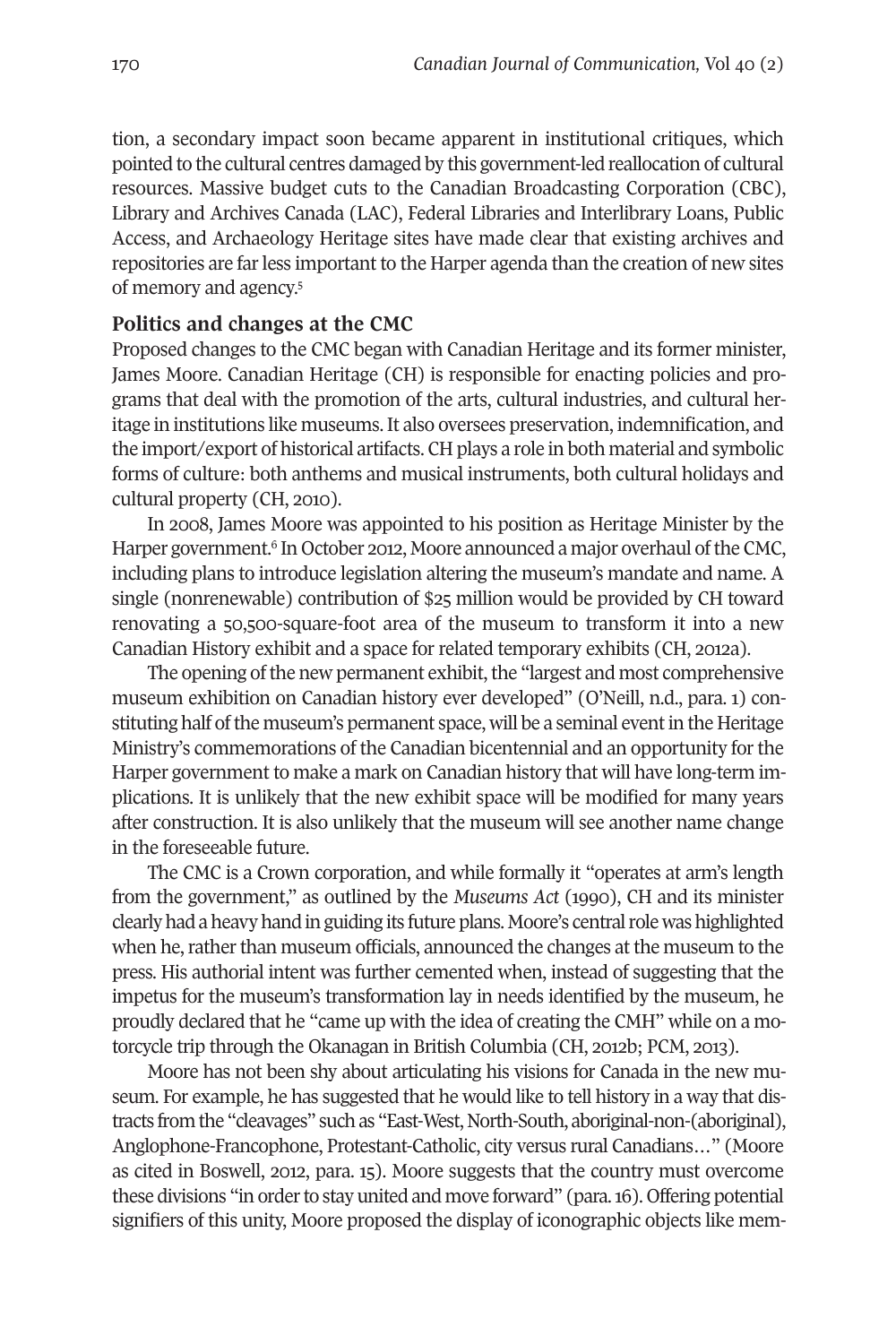orabilia from Terry Fox's Marathon of Hope; the Last Spike (which completed the transcontinental railroad); and the jersey worn by hockey legend Maurice "The Rocket" Richard, objects Moore saw as consistent with an uplifting national myth about Canadian perseverance in the face of adversity.

As Moore's plans were unveiled, cutbacks aimed at the CMC, LAC, CBC, and various public sector jobs raised eyebrows. E[ve](#page-15-6)n Conservative constituents questioned Moore's expenditures on the new museum.<sup>7</sup> Despite critiques about the fiscal irresponsibility of fixing something that was not broken in tough economic times, Moore zealously moved forward with legislation that would officially enact his visions.

## **Creating a culture of connectivity**

The museum engaged three non-mutually exclusive domestic constituents about proposed changes: the general (Canadian) public; academics and professional stakeholders; and Aboriginal people. Considered from the point of view of the museum, each ofthese constituents was expressly consulted in the museum transition. From a critical perspective, all three consultations were opaque and partial at best. The consultation processes, designed to solicit the opinion of diverse stakeholders who would ostensibly impact the museum's decision-making, also functioned as a tool of legitimation for decisions that had already been made. By engaging in consultation and maintaining the illusion of consensus, museum officials and the Harper government successfully masked or downplayed deeply consequential changes, like new federal legislation that alters the purview of the museum.

#### *Engaging constituents*

The My History Museum initiative was a short-term project that ran through the fall and winter of 2012. At its core were two components: an interactive website (civilization.ca /myhistorymuseum) and a cross-Canada "tour" of sixteen major cities by museum officials and public relations consultants to present the contours of the CMC/CMH transition to the public. The purpose of the My History Museum project was to create a "culture of connectivity" (van Dijck, 2013) among museum officials, the federal government, and the public. Visitors to the My History Museum website, for instance, were asked, "What would *you* put in your national history museum? What stories would you tell? How would you reach Canadians across the country?" Users were then presented with an array of options to participate in the creation of their "very own" museum. A "Public Engagement" survey on the site encouraged users to select narratives, objects and iconic personalities that they felt should be included in the new museum, and to "like" different events featured along a timeline of Canadian history by clicking on them. While the My History Museum project appeared to take public input seriously, exactly how the concerns of stakeholders will be considered has yet to be seen.

As the museum began engaging in the public consultation process, concerns over a lack of expertinput on the decision to reorient the museum were raised by a number of stakeholders, including academics and professionals. The lack of consultation about the initial decision was evidenced by protests from the Canadian Anthropology Society (CASCA), the Canadian Association of University Teachers (CAUT), the Canadian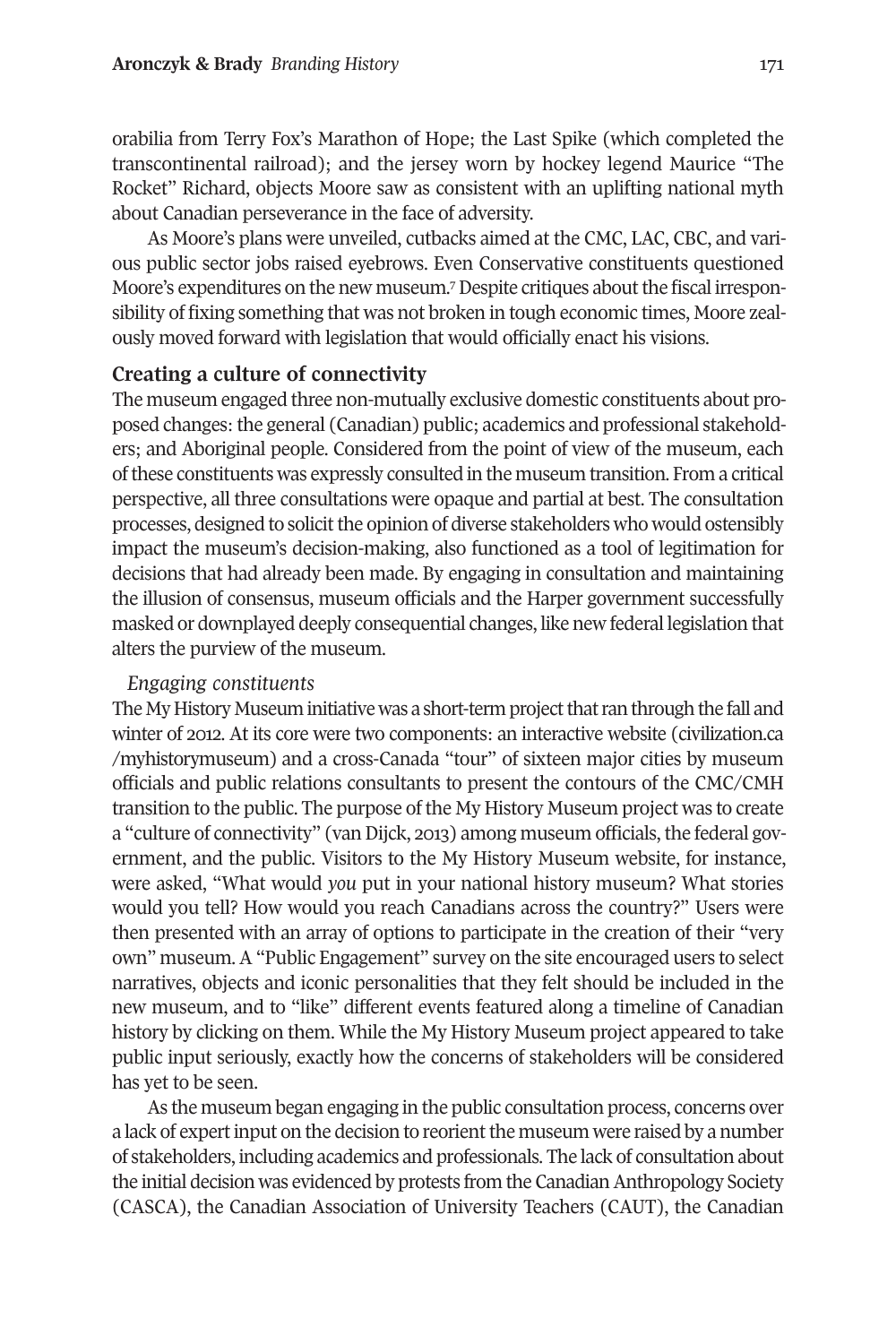Historical Association (CHA), and the Canadian Archaeological Association (CAA) (PCM, 2013; CASCA, 2012; Turk, 2012).

While CH did not consult widely about initial plans, in the wake of criticism about the unilateral decision to proceed, the museum began inviting select academics to participate in advisory committees informing museum content. In addition, academics as well as industry and creative professionals consulted through a series of conferences called "Living Labs." They were brought into the CMC to do "visioning" exercises for the new exhibit on Canadian History. Early reports from that process yielded troubling results. During the wrap-up of an early Living Labs session at the CMC, a question related to consultation with minority groups was asked of David Morrison, Director of Research and Content for the Canadian History Hall of the museum. One participant told us:

Morrison said he can't possibly meet with every ethnocultural group and even if he did he couldn't make them all happy given the constraints in mounting such an exhibit. He has advisory committees composed of historians, including one with an Aboriginal historian. He doesn't want to deal with political organizations, but rather with expert individuals. Doesn't have the luxury of time, must tell a national story versus playing to identity politics. There are an infinite number of things that could be done, but there will be a national narrative, versus an ethnic mosaic.

As suggested in the excerpt above, early on stakeholders began raising concerns about a lack of inclusivity, and specifically a lack of Aboriginal consultation. To date, the museum has not made any public announcements related to Aboriginal consultation, leaving uswith many questions.Why has the museum not been transparent about whatthey will do with information gathered during their consultations? The Canadian History Hall will certainly include Aboriginal histories, but will they serve to build a broader national narrative? Partial answers came through our access-to-information request, conversations with consultants to the museum, and email exchanges with museum staff. However, because the museum has not publically discussed consultation, many aspects remain opaque to those not immediately involved.

The CMH did attempt to engage in Aboriginal consultation in a few ways. Some of the early committees included individual scholars who identify as Indigenous and/or Métis (CMH, n.d.a.). In fall 2013, a separate Aboriginal Advisory Committee was formed, including seven members who broadly represent different areas of the country (D. Morrison, Personal communication, 2014a) as well as another new committee focused on women in Canada's history. It is notable that both were assembled several months after the first advisory committees were formed. It appears as though the museum's leadership initially did not believe a separate Aboriginal Advisory Committee was necessary. A secret fact sheet we obtained in the summer of 2013 indicates: "Aboriginal historians and cultural experts will be consulted on a case-by-case basis, as Aboriginal history is incorporated into the new hall" (CMC, n.d.b., p. 1).

The need for Aboriginal input to inform content in the CMH was emphasized in a July 2013 report by the consulting firm Lord Cultural Resources, which created and ran the My History Museum project. It summarized the CMC's public consultation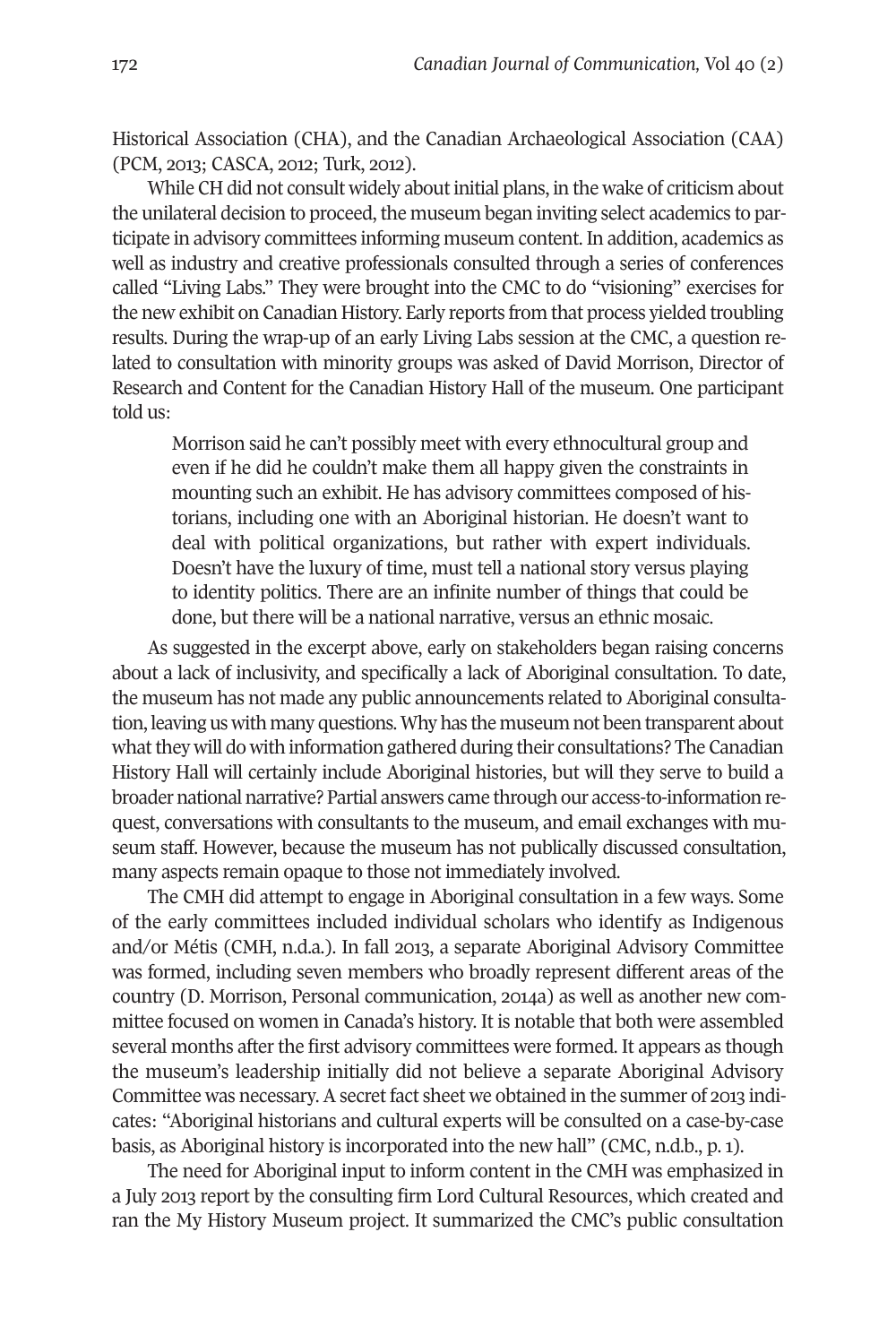process and findings, reporting that public commentary, both online and at face-toface public events, overwhelmingly supported the inclusion of Aboriginal perspectives in the new Canadian history exhibit. In response to the question, "Whose perspective would you use to tell the story of Canada?", for instance, some 250 people indicated "Aboriginal communities," more than any other category including "the museum's experts" (CMH, 2013).

The museum's preliminary plans for the CMH also reflected a need for Aboriginal input. In May 2013, the CMH released a request for tender for creative design that described some of the content to appear in the Canadian History Hall (CMC, 2013b; McGregor, 2013b). The tender clearly indicated the importance of Aboriginal peoples in Canadian history as well as best practices in contemporary museology. At the same time, internal documents raised concerns over the schedule of completion:

While acknowledging this duty, and opportunity [to include Aboriginal peoples in the narrative and consultation process], we must also keep in mind the serious time constraints that confront us, with 45,000 square feet before us and not much more than a year to produce something close to a detailed scenario. (CMH, n.d.a, p. 1).

As the document makes clear, expediency is a priority. However, attempts to mesh Aboriginal perspectives with other national narratives will be a formidable challenge considering the time and space constraints as well as differences in perspective. Documents obtained through an access-to-information request alluded to tensions in terms of competing histories and the museum's need to combine Aboriginal perspectives with other narratives. That many of the violent legacies of colonization are still a reality forAboriginal peoples means that historical narratives can also be political and contentious. In an email commenting on input from an Aboriginal historian (who was also a CH employee), Morrison (Personal communication, 2013) commented:

We asked for 100-word messages; what we have is a long and moving narrative, with way too much detail, and no clear idea of how to prioritize anything. How do we boil this down into a limited number of main topics (and hence 100 word messages)? … There is a vast tangle of legal issues surrounding topics like aboriginal title, unextinguished rights, etc, etc, as well as detailed histories of legal challenges, and aboriginal organizations, which seem (to me) to be better dealt with in some forum other than exhibition … (email).

In light of these competing narratives and agendas, it is not surprising that many Aboriginal people wish to reorient the museum completely. John Moses (n.d.), a Six Nations Delaware Band historian, wishes to promote research that:

underscores the need for a fully independent Aboriginal-run yet federally and industry-financed national Aboriginal cultural centre as a foil to shifting government attitudes concerning the re-presentation of Aboriginal perspectives in Canadian commemorative events and spaces. (para. 1).

Similarly, an Anishinaabe woman who attended the My History Museum public consultations opined, "If it were up to me, this new institution would not be the CMH,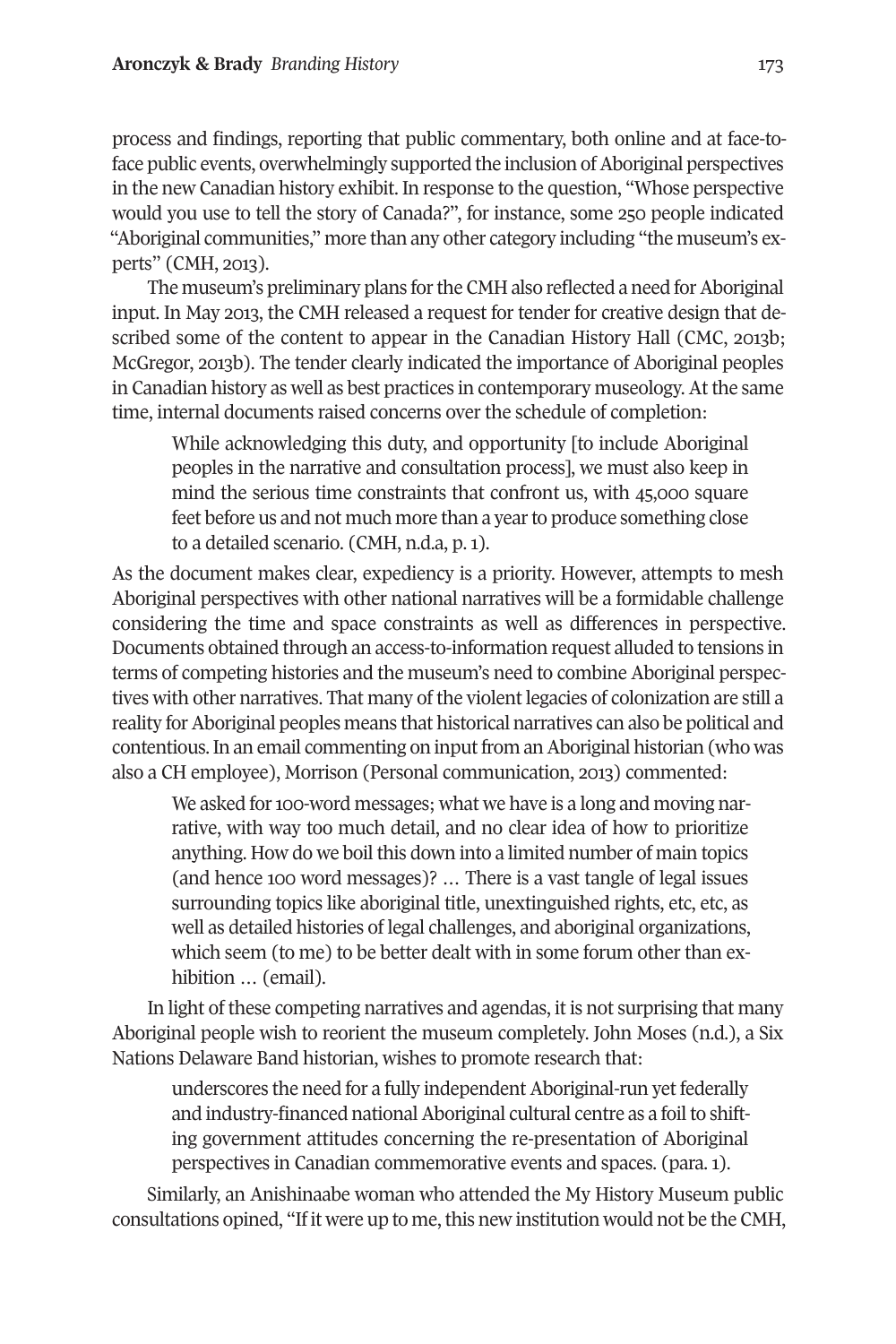but a museum which attempts to portray an (in)complete history of the land upon which we all reside" (McKiver, 2012).

We respect the opinions of many of the museum's staff and members on the various advisory committees and do believe they extended a good faith effort in guiding the museum. However, we are skeptical about the lack of transparency, time constraints, and competing interests in the museum. Museum officials would not divulge the names of the Aboriginal Advisory Committee, and could notrecall any public dissemination of the consultation process (e.g., press releases) (D. Morrison, Personal communication, 2014b).

As a point of comparison, a consultation committee consisting of Aboriginal and non-Aboriginal members worked for roughly four years to help formulate themes for the First Peoples Hall in the CMC, opened in 2003. They were not merely included as an afterthought, but were central in conceptualizing the entire exhibit from its beginnings (McCarthy, 2000a; 2000b). The museum was forthcoming about this process, and former leaders like Bob McGee and Gerald McMaster discussed Aboriginal consultation in interviews years before the exhibit was opened, claiming it was "a necessary part of museum development" (McCarthy, 2000a).

In contrast, new museum leaders left little time for Aboriginal consultation in the Canadian History Hall as they are working to complete planning and renovations in only three to four years. As of December 2014, consultation was ongoing, and whether and how comments will be taken into consideration remains unclear.

#### **Installations of authority**

While the museum's practices related to Aboriginal peoples have shifted, corresponding changes in leadership and legislation have also signalled different managerial approaches.In this section we investigate legislative and personnel changes, arguing that they represent a transfer of authority from the museum to the Harper government: the passing of Bill C-49 and resultant transformations to the museum's mandate; the formation of a joint research agenda for the new CMH and the War Museum; and the changes in staff and leadership at the museum.

## *Transformations to the museum's mandate: Bill C-49*

In November 2012, Minister Moore introduced Bill C-49 as an amendmentto the 1990 *Museums Act*, which would rename and redefine the museum. The amendment to Section 8 introduced by Moore also reflected a much more nation-centric history and audience, de-emphasizing the international reach and focus of the institution as well as removing the words "research" and "critical" (Bill C-49, 2012).

Aparliamentary committee was formed to review the proposed changes.In a June 2013 meeting, a number of critics, including former CMC President and CEO Victor Rabinovitch and CAUT Executive Director James Turk, emphasized that the removal of the words "developing for research and posterity" was a signal that the museum would see a shift from knowledge production, or research, to knowledge display. Rabinovitch argued that the mandate changes would determine how the institution should allocate resources (PCM, 2013).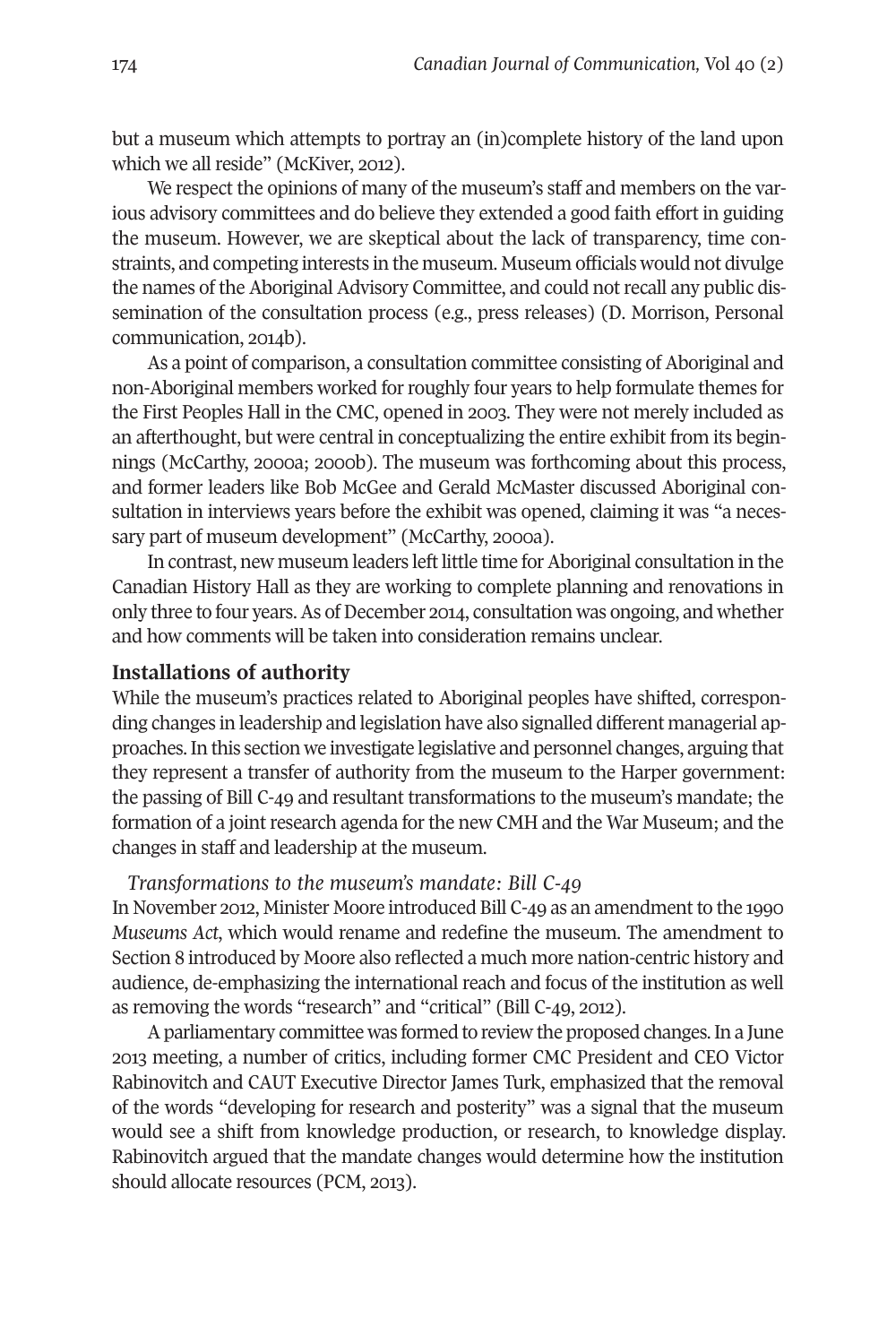Moreover, critics noted the unprecedented ways in which CH was attempting to intervene in the operations of the museum and the lack of transparency demonstrated in decisions to fundamentally change it. A Parliamentary motion to amend the Bill (which was denied) suggested that the Bill "represents the government's interference in Canadian history and its attacks on research and the federal institutions that preserve and promote history…" and "…was developed in absolute secrecy and without substantial consultations with experts, First Nations, Inuit and Métis, Canadians and key regional actors" (Openparliament, 2013).

Despite such compelling critiques, Minister Moore employed salient arguments in garnering support for his changes. Both critics and supporters agreed that the museum was in dire need of updating. Moore cited the negative influence of American cultural products on Canada, leaving Canadians unfamiliar with their own history. Referring to the 1950s Massey Commission, which suggested that Canada was being overwhelmed by cultural influences from the south, Moore evoked longstanding anxiety in Canada in relation to its national identity (or lack thereof) and cultural sovereignty in the face of America's domineering culture industry (PCM, 2013; Berland, 2009). His argument, a classic red herring, mobilizes fear of American influence in order to deflect from the real issue at hand: the attempt of one political party to transform the brand of an already successful cultural institution in order to roll it into a broader partisan communications plan.

In fact, the debate over Bill C-49 has broken down along party lines in a number of ways, despite Moore's insistence that it is "beyond partisanship" (PCM, 2013). Conservative proponents have supported de-emphasizing research at the museum and in promoting exchange with smaller museums, revealing an anti-intellectual antagonism. Critics argue that the museum does not need to spoon-feed Canadians celebratory versions of national history (PCM, 2013).

#### *Changes in leadership*

In the summer of 2011 Harper's cabinet appointed Mark O'Neill as President and CEO of the CMC. O'Neill was the former director general of the War Museum; staff from the War Museum have also been transferred to the CMC. Even before the passage of Bill C-49, O'Neill began referring to the museum as though the change had already taken place, using its proposed new name: "And our vision at the Canadian Museum of History is to showcase the touchstones—those seminal experiences, personalities, and objects—that have brought us all here" (O'Neill, n.d., p. 5).

Treating the changes as a done deal indicated O'Neill's complacence. However, he also attempted to distance himself as the CMC ostensibly operates at "arm's length" from the government. When asked at a parliamentary committee meeting how often he and the Heritage Minister meet, he responded that they probably saw each other about once a month at museum functions. When asked how many times they met to discuss the changes, he replied, "twice" (PCM, 2013). Similarly, while Moore "acknowledges it was his idea to change the museum's name and mandate," he insisted that the law would not allow him to interfere in the museum's business: "At no time would I, or could I, evertell a museum what they can or cannot display" (Butler, 2013). CH also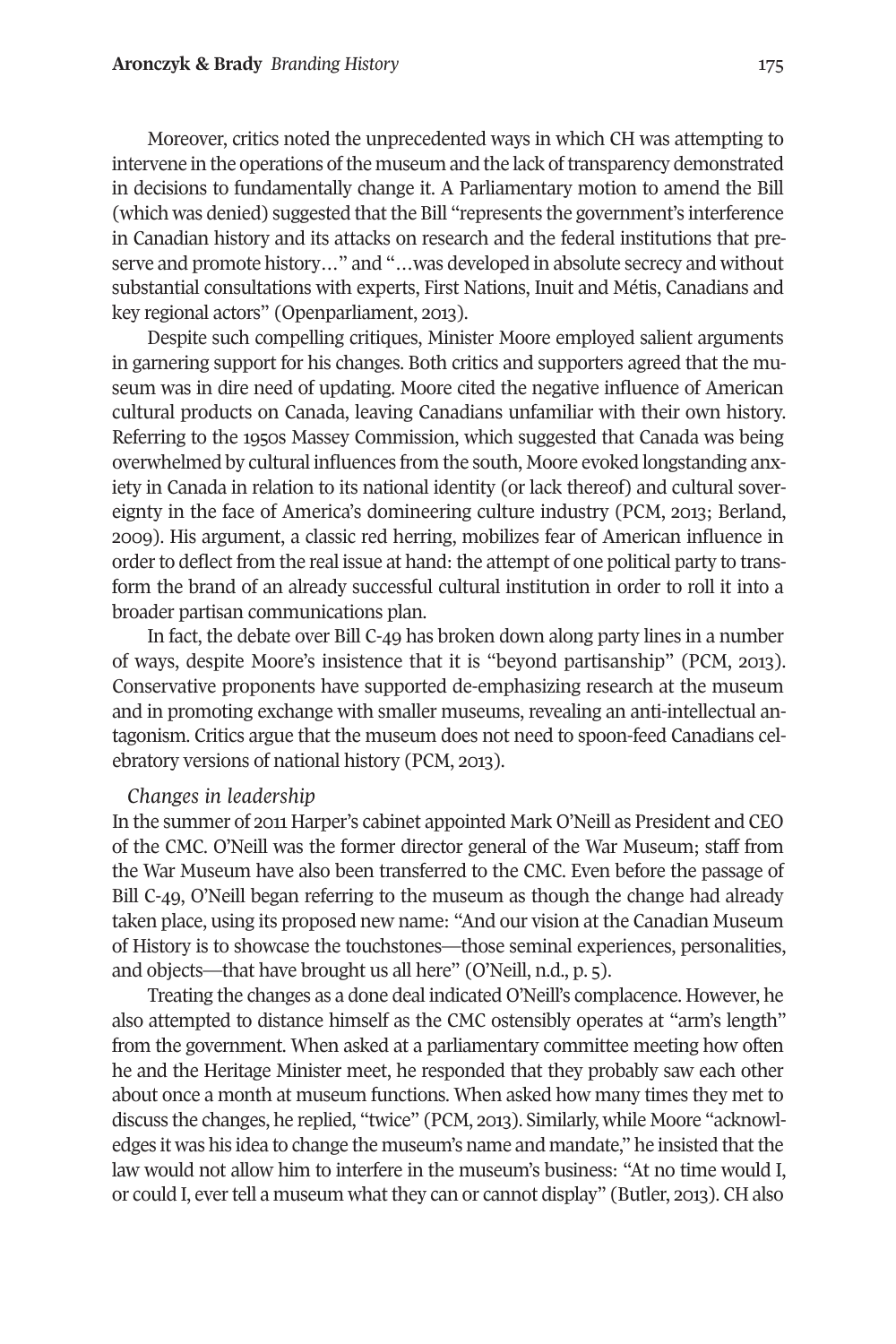suggested that the direction of the museum was consistent with visions set forth by the CMC Corporation's Board of Trustees (CH, 2012a).

While CH claimed to be taking cues from the museum's leadership, it did determine what kinds of changes would be funded, and Moore had an important say in choosing decision-makers. It is probably not a coincidence that since Prime Minister Harper took office, the CMC's 11-member Corporation Board has seen an increase in appointees who reflect conservative politics, including former military officers, military defense contractors, and contributors to the Conservative Party (Table 1). Richard Gwyn, a well-known historian and political columnist for the *Toronto Star*, is one of the few appointees to the board who does not reflect a conservative agenda (CMC, 2013a).

| <b>CMC Board Member</b>                                | Current<br>role on<br><b>Board</b> | Date<br>appointed | <b>Previous/current commitments</b>                                                              |
|--------------------------------------------------------|------------------------------------|-------------------|--------------------------------------------------------------------------------------------------|
| L. Gen William Leach<br>(CMC, 2012a)                   | Chair                              | February<br>2012  | Member of Canadian Forces and<br>Canadian Army                                                   |
|                                                        |                                    |                   | Worked with defense and technology<br>service providers Honeywell Canada and<br>Mincom Australia |
| James Fleck (CMC,<br>2012e)                            | Vice-Chair                         | November<br>2012  | Chairman of NGRAI, a company involved<br>in the defense industry                                 |
| Andrea Bonkowicz<br>(Elections Canada, n.d.)           | Member                             | November<br>2012  | Major donor to the Conservative Party of<br>Canada                                               |
| <b>Christopher McCreery</b><br>(Government of          | Member                             | April 2012        | Involved in the renaming of the Canadian<br>Navy as the Royal Canadian Navy                      |
| Canada, 2010; Eye on<br>the Hill, 2010; CMC,<br>2012b) |                                    |                   | Member of the consultation committee<br>that helped choose the current Governor<br>General       |
|                                                        |                                    |                   | Member of advisory committee<br>responsible for overseeing War of 1812<br>celebrations           |
| Claude Thibault (CMC,<br>2012c; Elections              | Member                             | <b>June 2012</b>  | Worked in investment banking and<br>corporate finance                                            |
| Canada, n.d.)                                          |                                    |                   | Donated \$1,000 to the Conservative Party<br>of Canada four months before he was<br>appointed    |

**Table 1: CMC board members**

On July 15, 2013, the CMC and the CWM released their first ever ten-year joint research strategy. (The articulation of a joint strategy between the CMC and the CWM may be telling in and of itself; though both are under the auspices of the CMC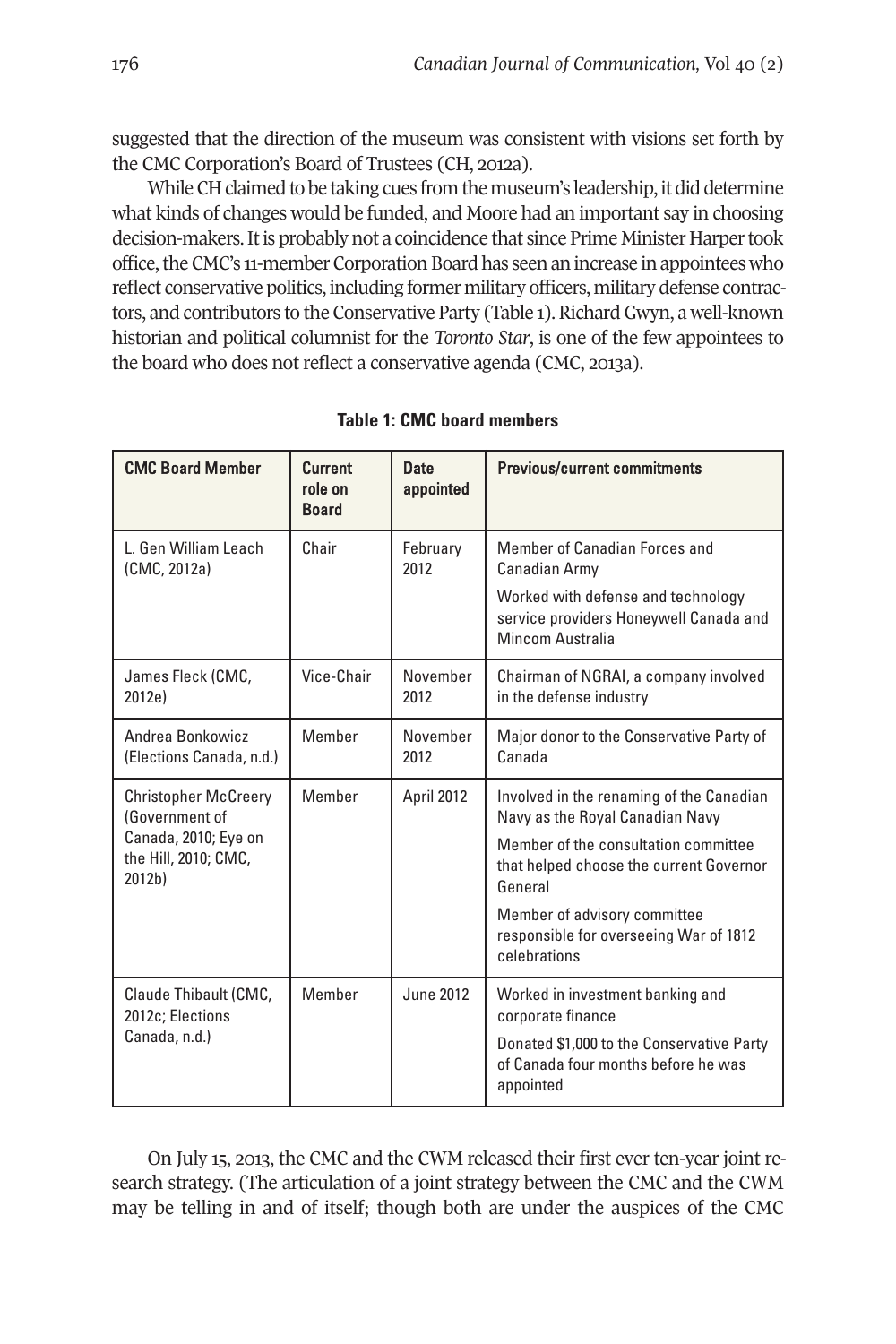Corporation.) Conscious of the backlash over the removal of the word "critical" from the museum's mandate, a "working definition" ofresearch is elaborated at the outset of the document:

The Museums consider research the systematic investigation – of sources, materials, methods, or theories – to create new knowledge and new understandings in areas of professional interest. This includes the history and cultural heritage of Canada, and the ways in which such subjects are maintained, interpreted, or shared by the Museums in their capacities as public institutions. (CMC, 2013b, p. 2)

Three themes are identified as central foci for the two museums over the next ten years: Meaning and Memory; First Peoples; and Compromise and Conflict. Without seeing how these themes play out, it's difficult to evaluate what their impact will be on the understanding of Canadian history. But perhaps the content of this document is less relevant than the articulation of a single strategy for two formerly separate museum institutions with separate mandates.

#### **Discipline at a distance**

The third strategy for the CMC rebranding is a partnerships strategy, which involves two specific objectives. One is to solicit funding from private corporate sponsors to augment funds from the government. The museum has already announced plans to raise \$5 million to ["c](#page-15-7)omplement" the government's funds as part of these efforts (PCM, 2013; CMC, 2014). <sup>8</sup> The other is to link up the CMC with other Canadian museums, then indemnify the CMC collection so that its cultural objects can be distributed among a vast network of other Canadian museums, ensuring that the ideological mandate governing the CMC/CMH transformation can be implemented through its circulation across the country (CMC, 2012b).

The federal Traveling Exhibitions Indemnification Program has existed since 2000. It allows for the financial protection of international and national cultural artifacts when they travel. In the 2012 federal budget, the government doubled funding for the program from \$1.5 billion to \$3 billion per year. While collections-sharing was certainly one of the more popular aspects of Moore's proposed changes, it again makes strong recommendations forthe kinds of themes and exchanges that will be supported, and privileges a nation-centric rather than a more outward-looking perspective. Spokespeople forthe Canadian Museums Association (CMA) were especially effusive about the exchange of objects between the national museum and smaller institutions (PCM, 2013).

Despite CH pronouncements, there was nothing in the museum's previous mandate that prevented updating or linkages with other museums. In fact, the museum already shared Memoranda of Agreement with over 200 other institutions (PCM, 2013). Moreover, a single allocation of \$25 million both to fund the renovations in the Canada Hall and to foster linkages with other institutions is inadequate. The museum will need to take on the burden of raising additional monies to support future linkages encouraged by CH, meaning further reliance on the private sector (PCM, 2013).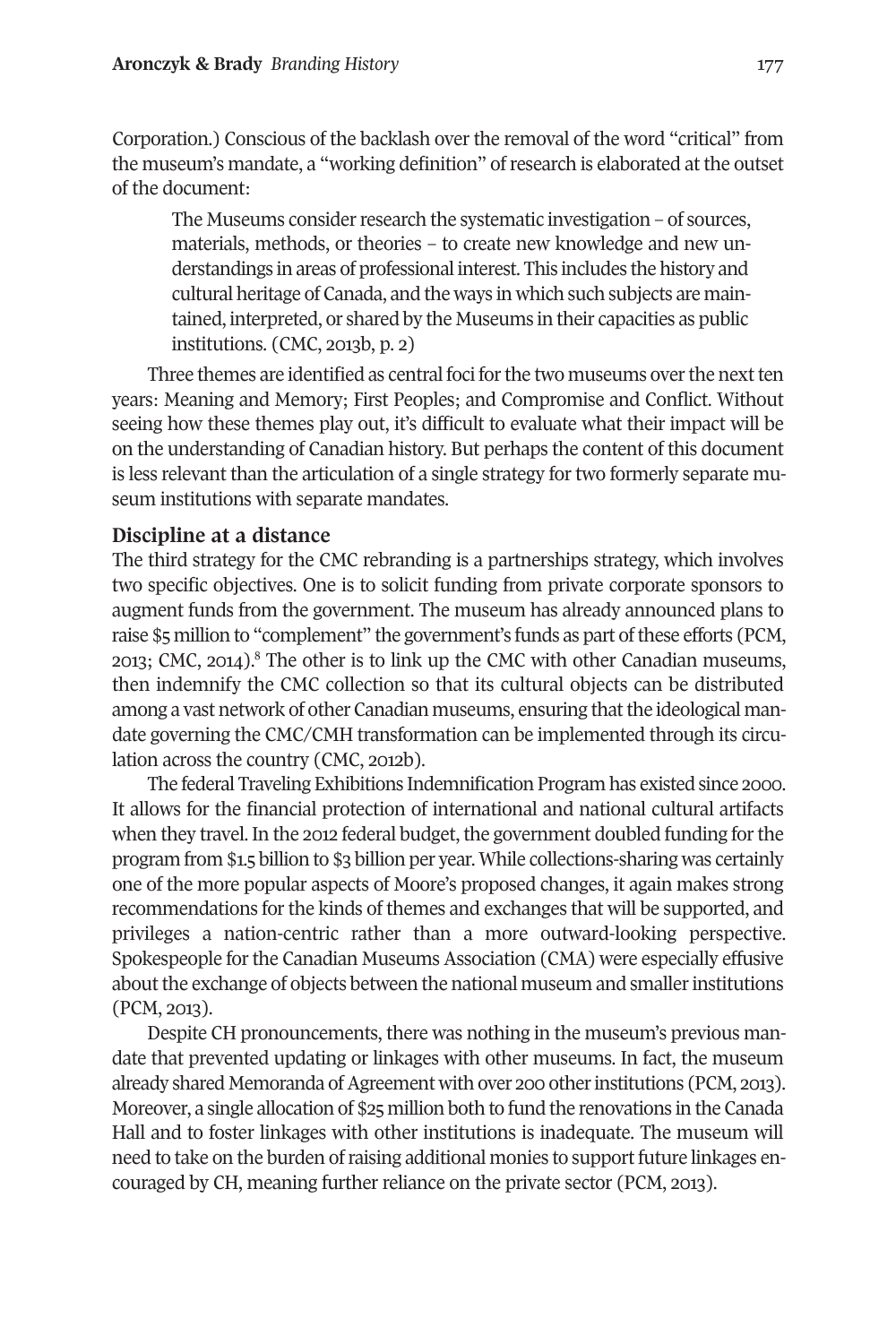## **Conclusions**

If branding is at base an image-*making* strategy, it is at the same time a "*taking*" strategy. The production of a coherent, cohesive, and profitable image comes only by taking away the messy work that is inherent to deliberative democracy. It is only by decreasing the potential for and the value of critique that branding attains its desired effect. As we have sought to demonstrate, critical perspectives on the CMC/CMH transition were repeatedly denied, ignored, or subsumed by political actors into a prefabricated vision of what the transition—and by extension Canadian culture—ought to look like.

Despite the "arm's length" relationship between the government and the CMC, the one-time offer of \$25 million by CH had strings attached. Museum staff inevitably maintain some independence, and preliminary plans for the Canadian History Hall do not completely avoid polemical topics in favour of celebratory nostalgia (CMC, 2013b; McGregor, 2013b). However, the autonomy enjoyed by staff in the past has been curtailed by shifts in the institution's funding, mandate, and leadership. The effect experienced within the museum institution is difficult to measure, as staff have been reassigned and laid off over the past two years.

It is through the Harper government's subvention of the CMC that the traditions of military history and monarchical legacy are nationalized. The War of1812 and other crown moments and military achievements signify an uplifting national mythos and attempt to establish the distinction and sovereignty of Canada from its neighbour to the south. Not surprisingly, the Harper government has harnessed the same trope of American imperialism to call for a renewed focus on big-H history itself by Canadian citizens—a move that appears even more indefensible in light of the government's simultaneous emphasis on increasing U.S./Canada trade.

The CMH mandate follows more than a century's worth of museological practices by which museums were vehicles for forwarding visions of national identity. However, the CMC/CMH rebrand departs from previous efforts in terms of its overt management by a single political party, its associated attempts to roll the history addressed in the museum into broader partisan communications plans, and strategic attempts to foster a feeling of inclusiveness among diverse Canadian publics while denying their actual participation. The strategies of engagement, authority, and expansion adopted by the government and museum officials sought explicitly to connect the Harper agenda with a "new and improved" version of national identity via the museum site, while conscientious engagement with stakeholders was de-emphasized—consider, for example, the cryptic way in which the museum has treated professional communities and Aboriginal consultation. This is problematic forthose who see museums not just as political tools, but as "arenas for public engagement, contact zones forthe meeting of diverse viewpoints, and places where authority can be shared" (Dean, 2013, p. 327).

While Minister Moore could not interfere directly in determining what the museum will and will not display, he did setthe agenda for cultural production and steered the museum's trajectory for the foreseeable future. In an economic climate in which cultural institutions are struggling (in part due to government cutbacks), major changes in the museum will have importantimplications long after Moore and Harper have left their positions. Conservative influence on the CMC's leadership led decision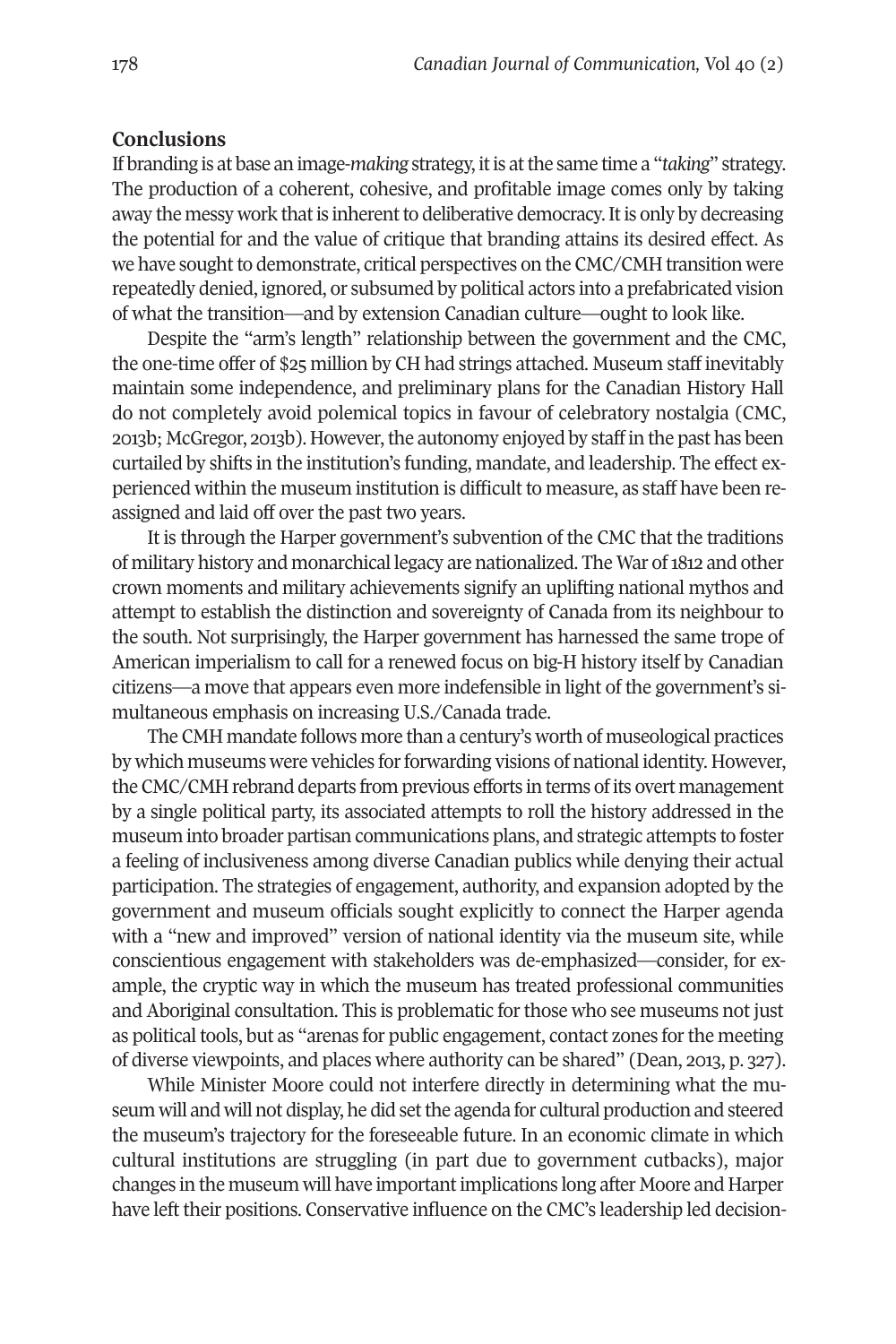makers to fix a beloved institution that was not broken, despite public outcry about the changes.

Moore did not need to introduce legislation transforming the museum's mandate in order to provide funding for badly needed updates or to encourage exchanges with other museums. Previous legislation did not preclude such updates or connections. Moreover, while Moore promoted relationships with other institutions, the \$25 million he supplied was a one-time offer; therefore, the museum will assume the added burden of raising funds from the private sector to continue his initiatives (and so that the Federal government will not have to provide additional costs incurred as a result of the changes it introduced).

Moore could have provided funds to the museum without directives on how new exhibits should be themed. Museum leaders could have been trusted to identify their own needs independently. Instead, Bill C-49 was a mechanism that allowed the Harper government to tie the museum in with broader communications plans and to make its mark on the CMC, the "crown jewel" in the nation's museum landscape. In the meantime, other aspects of the museum are in need of updating, and limited funding has meant that the institution has been forced to lay off workers (CBC News, 2013). Moreover, because the new exhibit's opening has been rolled into the country's 150th anniversary celebrations in 2017, expediency has been privileged over good museum practice.

While the museum elicited feedback online and through focus groups with the general public and academics across the country, exactly how these conversations will inform museum contentis a mystery. The My History Museum campaign was designed as a way to mediate a polemical transition and to convince participants that the changes were their idea.

We follow Darin Barney (2007; 2010) in arguing that participation is a crucial part of democratic life; but that it should be seen as a means, not an object, of citizenship. The participatory dimensions of interactive websites and roundtable meetings exploited by the CMC/CMH strategy are poor substitutes for public engagement when they are essentially post-facto commentaries on previous decisions, rather than interventions into ideas in formation. These soft participation platforms maintain the illusion of citizen consultation and consensus, while hiding or downplaying consequential changes. Conversation documents, guides, and online surveys are excellent ways for cultural producers to gather vital ideas and information about their products pro bono; however, exhibit designers are not obliged to take all of the advice they receive into consideration.

Whether the public is convinced by the museum's feigned attempts at inclusion is questionable. Letters to the offices of the Prime Minister, Canadian Heritage, and museum leaders suggest constituents were wise to the fact that the changes had come from the Harper government's office as part of a partisan communications plan. It is probable that the museum will be engaged in defensive strategies to handle the fallout from Moore's changes for many years to come.

## **Acknowledgment**

The authors would like to thank Derek Antoine for the invaluable research support and Frances Slaney and other colleagues who provided insights and feedback.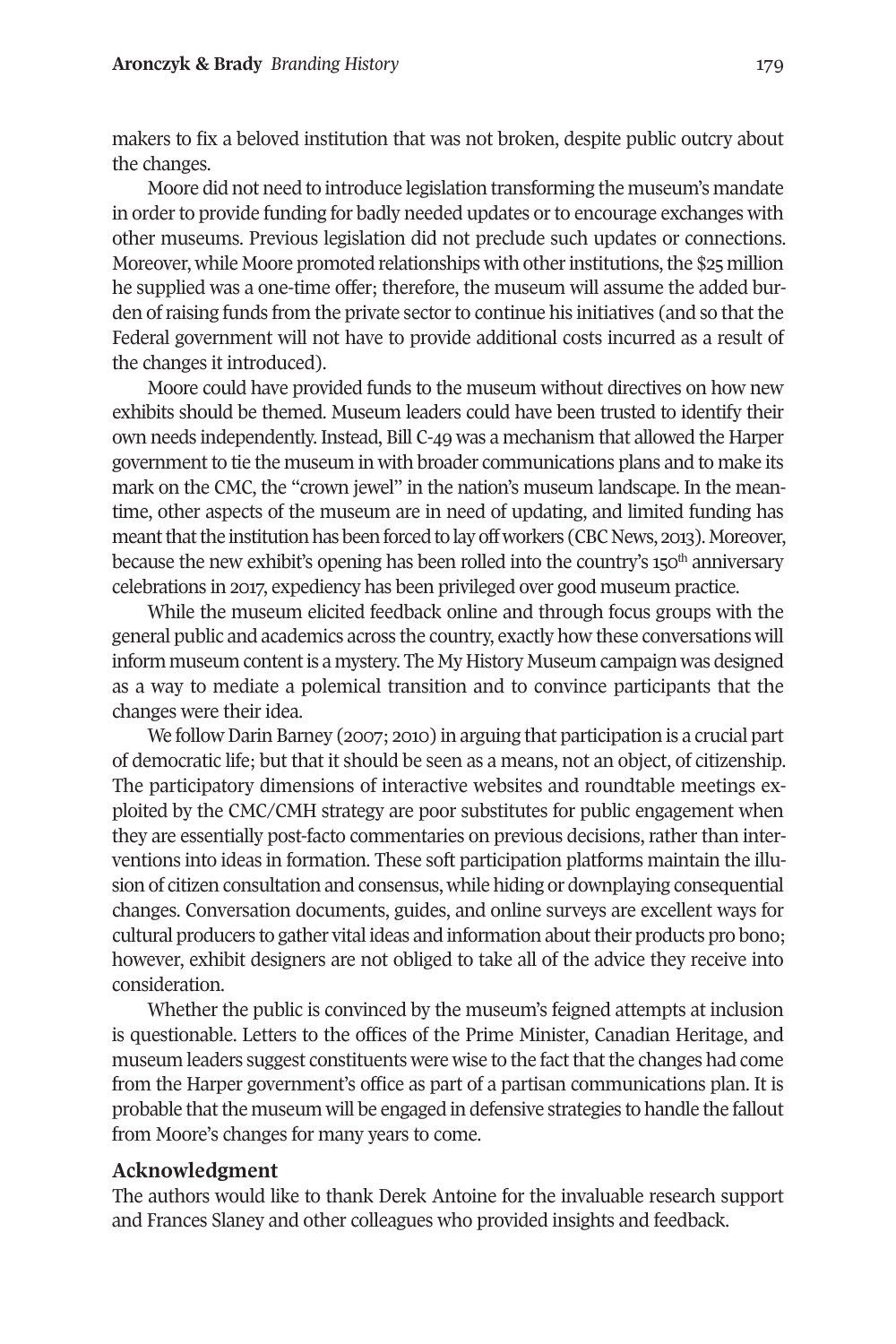# **Legend**

- CAA Canadian Archaeological Association
- CASCA Canadian Anthropology Society
- CAUT Canadian Association of University Teachers
- CBC Canadian Broadcasting Corporation
- CH (Ministry of) Canadian Heritage
- CHA Canadian Historical Association
- CMA Canadian Museums Association
- CMC Canadian Museum of Civilization
- CMH Canadian Museum of History
- CWM Canadian War Museum
- GOC Government of Canada
- LAC Library and Archives Canada
- PCM Parliamentary Committee Meeting
- PCO Privy Council Office (Canada)
- PMO Prime Minister's Office (Canada)

## <span id="page-15-0"></span>**Notes**

1. An early version of this article appeared in the online blog *Antenna: Responsesto Media and Culture*. A number of documents cited were obtained through Access to Information requests made to Canadian Heritage and the Canadian Museum of Civilization.

<span id="page-15-1"></span>2. In 2009/10, the Prime Minister's Office insisted that the phrase "Harper government" replace "Government of Canada" in all federal communications (Cheadle, 2011). We deploy this phrase here to symbolize the Harper government's message control and ideological irredentism.

<span id="page-15-3"></span>3. We might also note the recent tendency on Parliament Hill to feature only blue and orange lights (Conservative colours) on the trees during the holiday season, supplanting the traditional white, red and green. The comedian Rick Mercer has satirized this tendency on his TV show (see Mercer, 2011).

<span id="page-15-2"></span>4. Yves Frenette (2014) notes thattwo thirds ofthe illustrations in the 2009 edition of*Discover Canada* feature war or the military, while the 2005 edition contained not even one such image.

<span id="page-15-5"></span>5. Parks Canada experienced a \$29 million budget cut for the fiscal years 2012-2014, and LAC experienced a \$19 million cut for that same period (Frenette, 2014).

<span id="page-15-4"></span>6. He remained until July 2013, when he was replaced by Minister Shelley Glover.

<span id="page-15-6"></span>7. "Rethink," October 16, 2012, Letter to James Moore from undisclosed recipient, Kanata, Ontario.

<span id="page-15-7"></span>8. In November 2013, the museum announced that it had received funding from the Canadian Association of Petroleum Producers for one million dollars over five years. Not surprisingly,the funding will go toward exhibits like "1867," which will "explore how the Dominion of Canada evolved from the colonies of British North America between 1840 and 1867" (CMC, 2014). The announcement was met with criticism, some pointing out the disjuncture between the museum's apparent concern with Indigenous issues and the legal battles by many Indigenous groups fighting oil production on their ancestral territories (Slaney, 2014).

## **Personal communication and irretrievable documents**

Canadian Heritage. (April 17, 2013). *Appearance of Deputy Minister Jean before the Standing Senate Committee on National Finance*. [Briefing notes]. Ottawa, ON.

Canadian Museum of Civilization. (n.d.a). *Canadian History Hall: Members of Advisory Committees.* [Memo]. Ottawa, ON.

Canadian Museum of Civilization. (n.d.b). *Fact Sheet: Aboriginal History, 1*. Ottawa, ON.

Canadian Museum of History. (n.d.a). *Proposal for Aboriginal Consultation: Canadian History Hall Project,* [Internal Document]. Ottawa, ON.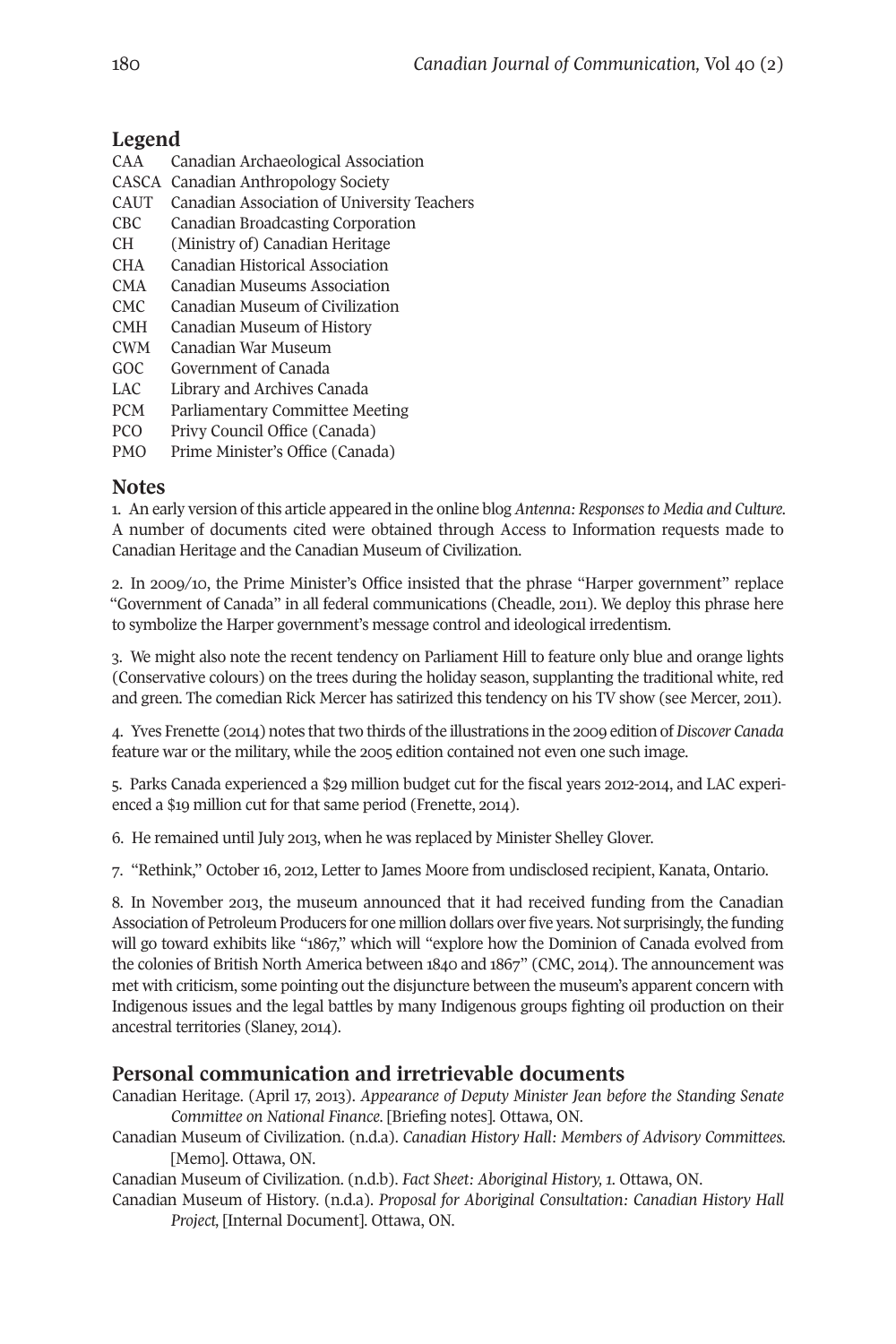Morrison,David. (2013,April 2). *Aboriginal History in theNew Hall, post1945*. [EmailtoXavier Gelinas]. Morrison, David. (2014a, December 10). CMH\_Aboriginal Consultation. *Personal communication.*

[Email to Miranda J. Brady].

Morrison, David. (2014b, December 11). CMH\_Aboriginal Consultation. *Personal communication.* [Email to Miranda J. Brady].

#### **References**

- Apter, Andrew. (1999). The subvention of tradition: A genealogy of the Nigerian durbar. In G. Steinmetz (Ed.), *State/Culture: State formation after the cultural turn* (pp. 213–252). Ithaca, NY: Cornell University Press.
- Aronczyk, Melissa. (2013). *Branding the nation: The global business of national identity.* New York, NY: Oxford University Press.
- Barney, Darin. (2007). *One nation under Google: Citizenship in the technological republic.* Toronto, ON: Hart House/Coach House Press.
- Barney, Darin. (2010). Excuse us if we don't give a fuck: The (anti-)political career of participation. *Jeunesse: Young People, Texts and Culture, 2*(2), 138–146.
- Berland, Jody. (2009). *North of empire: Essays on the cultural technologies ofspace*. Durham, NC: Duke University Press.
- Bill C-49, *An Act to amend the Museums Act in order to establish the Canadian Museum of History and to make consequential amendments to other Acts*. (2012, November 27). 1st reading 41st Parliament, 1st Session. URL: [http://www.parl.gc.ca/About/Parliament/LegislativeSummaries](http://www.parl.gc.ca/About/Parliament/LegislativeSummaries/bills_ls.asp?Language=E&ls=c49&Parl=41&Ses=1&source=library_prb) [/bills\\_ls.asp?Language=E&ls=c49&Parl=41&Ses=1&source=library\\_prb](http://www.parl.gc.ca/About/Parliament/LegislativeSummaries/bills_ls.asp?Language=E&ls=c49&Parl=41&Ses=1&source=library_prb) [March 23, 2015].
- Boswell, Randy. (2012, December 25). *When Canada turns 150: Canadians invited to pitch ideas for the big party*. URL: [http://o.canada.com/2012/12/25/when-canada-turns-150-canadians-in](http://o.canada.com/2012/12/25/when-canada-turns-150-canadians-invited-to-pitch-ideas-for-the-big-party/)[vited-to-pitch-ideas-for-the-big-party/](http://o.canada.com/2012/12/25/when-canada-turns-150-canadians-invited-to-pitch-ideas-for-the-big-party/) [November 14, 2013].
- Butler, Don. (2012, October16). Some fear Museum of Civilization could turn into 'propaganda arm': Many concerned shift in focus after name change will result in politicization of Canadian history*. Ottawa Citizen*, p. A1.
- Butler, Don. (2013, June 5). Former CEO decries "parochial" mandate for renamed museum. *Ottawa Citizen.*URL: [http://www.ottawacitizen.com/travel/proposed+history+mandate+rebranded](http://www.ottawacitizen.com/travel/proposed+history+mandate+rebranded+Canadian+Museum+Civilization/8484869/story.html) [+Canadian+Museum+Civilization/8484869/story.html](http://www.ottawacitizen.com/travel/proposed+history+mandate+rebranded+Canadian+Museum+Civilization/8484869/story.html) [June 6, 2013].
- Canadian Anthropology Society (CASCA). (2012, October 22). *Open letter from CASCA to Prime Minister Harper*. URL: [http://www.cassca.ca/images/M\\_images/pdf/CMC\\_letter\\_CASCA](http://www.cassca.ca/images/M_images/pdf/CMC_letter_CASCA_EN.pdf) [\\_EN.pdf](http://www.cassca.ca/images/M_images/pdf/CMC_letter_CASCA_EN.pdf) [August 30, 2013].
- Canadian Heritage (CH). (2010, February 14). *About Us*. URL: [http://www.pch.gc.ca/eng](http://www.cassca.ca/images/M_images/pdf/CMC_letter_CASCA_EN.pdf) [/1266247278907/1266203846503](http://www.cassca.ca/images/M_images/pdf/CMC_letter_CASCA_EN.pdf) [August 20, 2013].
- Canadian Heritage (CH). (2012a, October 16 [2012a]). *Harper Government to create the Canadian Museum of History*. URL: [http://www.pch.gc.ca/eng/1350400008284/1350400786417](http://www.pch.gc.ca/eng/1350400008284/1350400786417 ) [August 20, 2013].
- Canadian Heritage (CH). (2012b, November 27 [2012b]). *Speech given by the Honourable James Moore, Minister of Canadian Heritage and Official Languages on the occasion of the Canadian Museums [Association's](http://www.pch.gc.ca/eng/1350400008284/1350400786417 ) Canadian Museums Day*. URL: <http://www.pch.gc.ca/eng/1355500241857> [August 30, 2013].
- Canadian Museum of Civilization (CMC). (2012a, February 8). *New chair appointed to Board of Trustees of the Canadian Museum of Civilization Corporation*. URL: [http://www.civilization.ca](http://www.civilization.ca/media/news/new-chair-appointed-to-board-of-trustees-of-the-canadian-museum-of-civilization-corporation/) [/media/news/new-chair-appointed-to-board-of-trustees-of-the-canadian-museum-of-civi](http://www.civilization.ca/media/news/new-chair-appointed-to-board-of-trustees-of-the-canadian-museum-of-civilization-corporation/)[lization-corporation/](http://www.civilization.ca/media/news/new-chair-appointed-to-board-of-trustees-of-the-canadian-museum-of-civilization-corporation/) [September 24, 2013].
- Canadian Museum of Civilization (CMC). (2012b, April 10). *Two new trustees appointed to the Board of the Canadian Museum of Civilization Corporation*. URL: [http://www.civilization.ca/media](http://www.civilization.ca/media/news/two-new-trustees-appointed-to-the-board-of-the-canadian-museum-of-civilization-corporation/) [/news/two-new-trustees-appointed-to-the-board-of-the-canadian-museum-of-civilization](http://www.civilization.ca/media/news/two-new-trustees-appointed-to-the-board-of-the-canadian-museum-of-civilization-corporation/)[corporation/](http://www.civilization.ca/media/news/two-new-trustees-appointed-to-the-board-of-the-canadian-museum-of-civilization-corporation/) [September 24, 2013].
- Canadian Museum of Civilization (CMC). (2012c, June 27). *New trustee appointed to Board of Canadian Museum of Civilization Corporation*. URL: [http://www.civilization.ca/media](http://www.civilization.ca/media/news/new-trustee-appointed-to-board-of-canadian-museum-of-civilization-corporation/)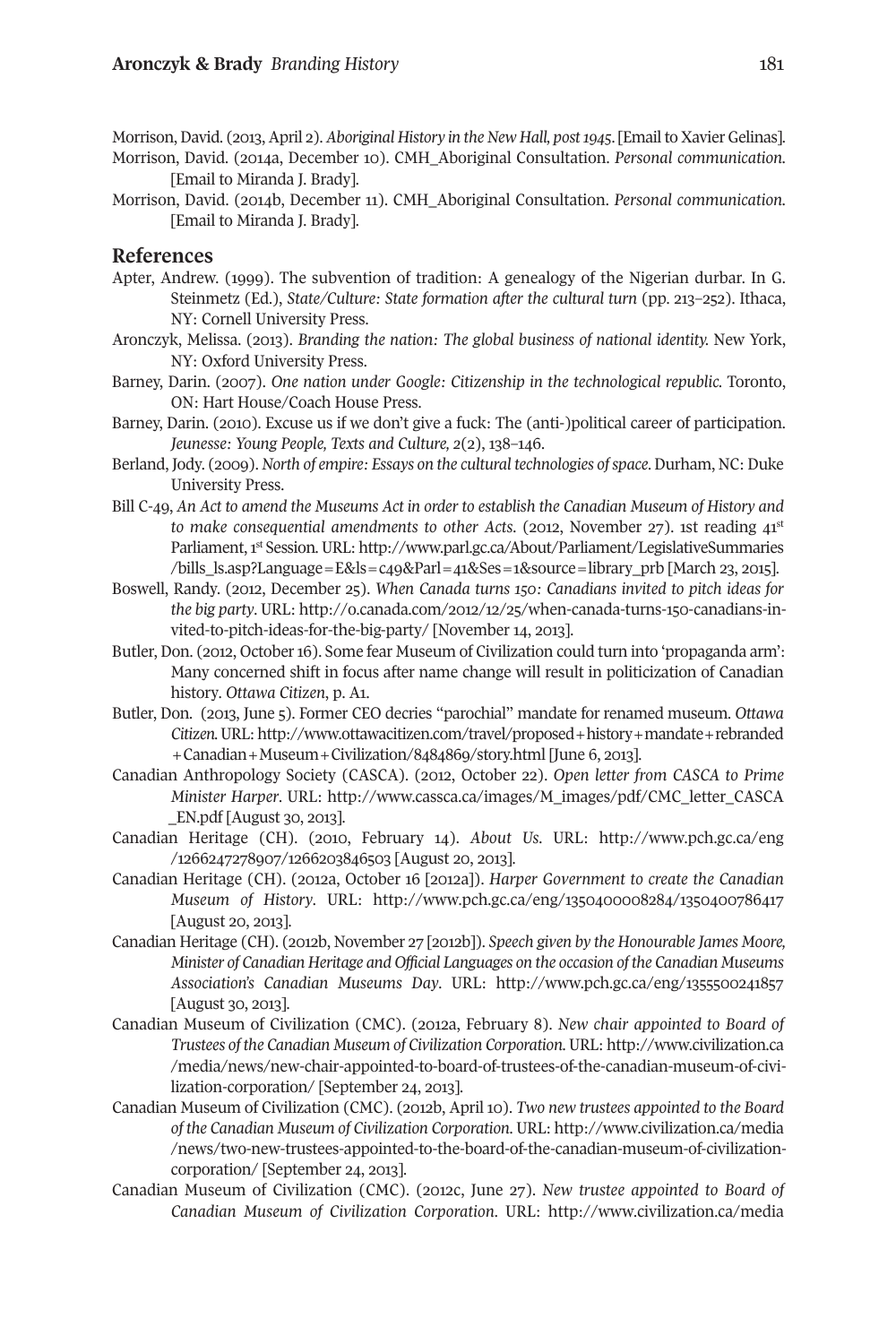[/news/new-trustee-appointed-to-board-of-canadian-museum-of-civilization-corporation/](http://www.civilization.ca/media/news/new-trustee-appointed-to-board-of-canadian-museum-of-civilization-corporation/) [September 24, 2013].

- Canadian Museum of Civilization (CMC). (2012d, October 16). *Harper Government to create the Canadian Museum of History*. Announcement from the Minister of Canadian Heritage and Official Languages. URL: [http://www.civilization.ca/about-us/announcement-from-the](http://www.civilization.ca/about-us/announcement-from-the-minister-of-canadian-heritage-and-official-languages) [-minister-of-canadian-heritage-and-official-languages](http://www.civilization.ca/about-us/announcement-from-the-minister-of-canadian-heritage-and-official-languages) [September 6, 2013].
- Canadian Museum of Civilization (CMC). (2012e, November 1). *James Fleck appointed as vice-chair to Board of Canadian Museum of Civilization Corporation*. URL: [http://www](http://www.civilization.ca/media/news/james-fleck-appointed-as-vice-chair-to-board-of-canadian-museum-of-civilization-corporation/) [.civilization.ca/media/news/james-fleck-appointed-as-vice-chair-to-board-of-canadian](http://www.civilization.ca/media/news/james-fleck-appointed-as-vice-chair-to-board-of-canadian-museum-of-civilization-corporation/) [-museum-of-civilization-corporation/](http://www.civilization.ca/media/news/james-fleck-appointed-as-vice-chair-to-board-of-canadian-museum-of-civilization-corporation/) [September 24, 2013].
- Canadian Museum of Civilization (CMC). (2013a, March 12). *Media statement: Mr. Richard Gwyn appointed to Board of Canadian Museum of Civilization Corporation.* URL: [http://](http://www.civilization.ca/media/news/mr-richard-gwyn-appointed-to-board-of-canadian-museum-of-civilization-corporation/) [www.civilization.ca/media/news/mr-richard-gwyn-appointed-to-board-of-canadian](http://www.civilization.ca/media/news/mr-richard-gwyn-appointed-to-board-of-canadian-museum-of-civilization-corporation/) [-museum-of-civilization-corporation/](http://www.civilization.ca/media/news/mr-richard-gwyn-appointed-to-board-of-canadian-museum-of-civilization-corporation/) [August 30, 2013].
- Canadian Museum of Civilization (CMC). (2013b, July 15). *Research strategy: The Canadian Museum of Civilization and the Canadian War Museum.* URL: [http://www.civilization.ca/research](http://www.civilization.ca/research-and-collections/files/2013/07/research-strategy.pdf) [-and-collections/files/2013/07/research-strategy.pdf](http://www.civilization.ca/research-and-collections/files/2013/07/research-strategy.pdf) [August 30, 2013].
- Canadian Museum of Civilization (CMC). (2014, November 25). *Canadian Museum of Civilization welcomes CAPP as national sponsor and official partner*. URL: [http://www.historymuseum](http://www.historymuseum.ca/media/news/canadian-museum-of-civilization-welcomes-capp-as-national-sponsor-and-official-partner/) [.ca/media/news/canadian-museum-of-civilization-welcomes-capp-as-national-sponsor](http://www.historymuseum.ca/media/news/canadian-museum-of-civilization-welcomes-capp-as-national-sponsor-and-official-partner/)[and-official-partner/](http://www.historymuseum.ca/media/news/canadian-museum-of-civilization-welcomes-capp-as-national-sponsor-and-official-partner/) [December 8, 2014].
- Canadian Museum of History (CMH). (2013, July). *My History Museum: Public engagement report.* Lord Cultural Resources. URL: [http://www.historymuseum.ca/wp-content/mcme-uploads](http://www.historymuseum.ca/wp-content/mcme-uploads/2013/11/report-public-engagement.pdf) [/2013/11/report-public-engagement.pdf](http://www.historymuseum.ca/wp-content/mcme-uploads/2013/11/report-public-engagement.pdf) [December 14, 2014].
- Canadian Press. (2011, September 7). 'Harper Government' directive went to civil servants. *CBC News*. URL: [http://www.cbc.ca/news/politics/story/2011/09/07/harper-government-directive](http://www.cbc.ca/news/politics/story/2011/09/07/harper-government-directive-docs.html)[docs.html](http://www.cbc.ca/news/politics/story/2011/09/07/harper-government-directive-docs.html) [September 9, 2013].
- CBC News. (2006, May 24). *Harper says he's finished with Ottawa press corps*. URL: <www.cbc.ca/news/canada/story/2006/05/24/harper05242006.html> [September 9, 2013].
- CBC News. (2013, May 7).*14 people laid off at Canadian Museum of Civilization*. URL: [http://www.cbc](http://www.cbc.ca/news/canada/ottawa/story/2013/05/07/ottawa-museum-civilization-budget-layoffs.html) [.ca/news/canada/ottawa/story/2013/05/07/ottawa-museum-civilization-budget-layoffs](http://www.cbc.ca/news/canada/ottawa/story/2013/05/07/ottawa-museum-civilization-budget-layoffs.html) [.html](http://www.cbc.ca/news/canada/ottawa/story/2013/05/07/ottawa-museum-civilization-budget-layoffs.html) [June 5, 2013].
- Cheadle, Bruce. (2011, March 3). Tories re-brand government in Stephen Harper's name. *The Globe and Mail.* URL: [http://www.theglobeandmail.com/news/politics/tories-re-brand-govern](http://www.theglobeandmail.com/news/politics/tories-re-brand-government-in-stephen-harpers-name/article569222/)[ment-in-stephen-harpers-name/article569222/](http://www.theglobeandmail.com/news/politics/tories-re-brand-government-in-stephen-harpers-name/article569222/) [September 9, 2013].
- Citizenship and Immigration Canada. (2009). *Discover Canada: The rights and responsibilities of citizenship*. URL: <www.cic.gc.ca/english/pdf/pub/discover.pdf> [September 6, 2013].
- Coombe, Rosemary J. (1998). *The cultural life of intellectual properties: Authorship, appropriation, and the law.* Durham, NC: Duke University Press.
- Crocker, Nathan. (2007, December 3). The case of the abandoned shoe store. *Ryerson Review of Journalism.* URL: <http://www.journalism.ryerson.ca/m4110/> [March 23, 2013].
- Dean, David. (2013). Museums as sites for understanding, peace, and social justice: Views from Canada. *Peace and Conflict: Journal of Peace Psychology, 19*, 4, 325–337.
- Delaney, Jill. (1992). Political space in the Canadian Museum of Civilization. In R. Shields (Ed.) *Lifestyle shopping: The subject of consumption.* London, UK: Routledge, 136–150.
- Elections Canada. (2013). *Registered party financial transaction record*. URL: [http://www.elections](http://www.elections.ca/WPAPPS/WPF/PP/) [.ca/WPAPPS/WPF/PP/](http://www.elections.ca/WPAPPS/WPF/PP/) [September 24, 2013].
- Eye on the Hill. (2010, December 1). *Royal Canadian Navy vs. Canadian Navy*. URL: [http://blogs](http://blogs.canoe.ca/eyeonthehill/senate/royal-canadian-navy-vs-canadian-navy/) [.canoe.ca/eyeonthehill/senate/royal-canadian-navy-vs-canadian-navy/](http://blogs.canoe.ca/eyeonthehill/senate/royal-canadian-navy-vs-canadian-navy/) [September 24, 2013].
- Fekete, Jason. (Sept. 22, 2014). Conservative government spends \$20M on media monitoring. , *Ottawa Citizen*. [http://ottawacitizen.com/news/politics/conservative-government-spends-](http://ottawacitizen.com/news/politics/conservative-government-spends-20m-on-media-monitoring)[20m-on-media-monitoring](http://ottawacitizen.com/news/politics/conservative-government-spends-20m-on-media-monitoring) [March 23, 2015].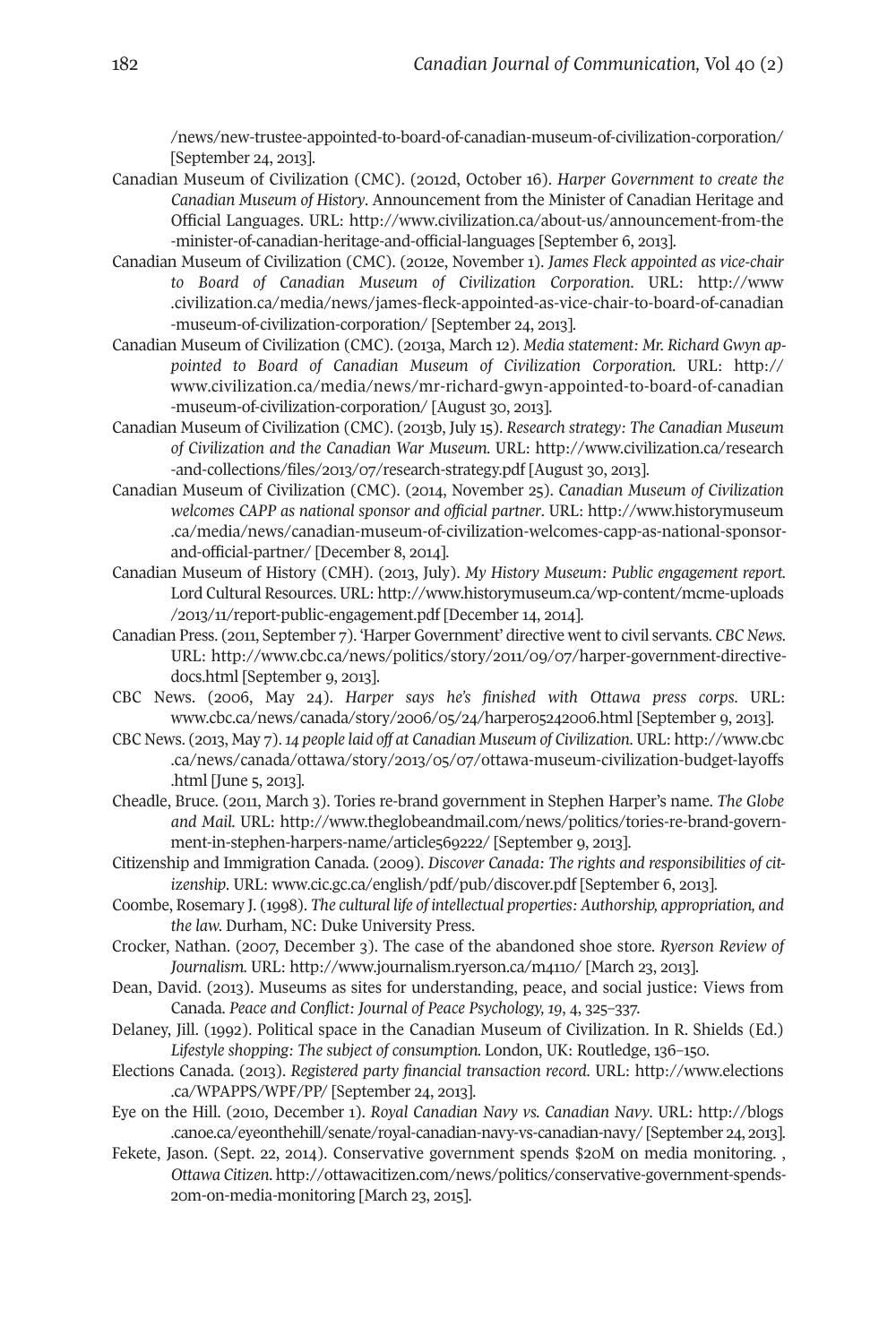- Frenette, Yves. (2014). Conscripting Canada's past: The Harper Government and the politics of memory. *Canadian Journal of History, 49*(1), 49-65.
- Gardner, Dan. (2012, October 18). Let's have a history museum, not a hall of fame. *Ottawa Citizen*, p. A12.
- Government of Canada (GOC). (1990). *Museums Act.* URL: [http://laws-lois.justice.gc.ca/eng/acts/m-](http://laws-lois.justice.gc.ca/eng/acts/m-13.4/index.html)[13.4/index.html](http://laws-lois.justice.gc.ca/eng/acts/m-13.4/index.html) [March 30, 2015].
- Government of Canada (GOC). (2010). Governer General Consultation Committee. URL: [http://news](http://news.gc.ca/web/article-eng.do?m=/index&nid=546739) [.gc.ca/web/article-eng.do?m=/index&nid=546739](http://news.gc.ca/web/article-eng.do?m=/index&nid=546739) [September 24, 2013].
- Government of Canada (GOC). (2012, October 19). *Harper Government celebrates new Heritage Minute about the War of 1812*. URL: <http://www.pch.gc.ca/eng/1350571852248/1350572483603> [April 20, 2012].
- Government of Canada (GOC). (2013, April 30). *The War of 1812*. URL: [http://1812.gc.ca/eng](http://1812.gc.ca/eng/1340020535571/1340020599355) [/1340020535571/1340020599355](http://1812.gc.ca/eng/1340020535571/1340020599355) [August 20, 2013].
- Harper's. (2006). Our home and native brand. *Harper's Magazine, 313*(1879), 21–23.
- Hinsley, Curtis. (1981). *Savages and scientists: The Smithsonian Institution and the development of American anthropology, 1846-1910*. Washington D.C.: Smithsonian Institution Press.
- Kaplan, Flora.E.S. (Ed.). (1994). *Museums and the making of 'ourselves': The role of objects in national identity*. Leicester, UK: Leicester University Press.
- Lury, Celia. (2004). *Brands: The logos of the global economy.* London, UK: Routledge.
- Lury, Celia. (2011). Brands: Boundary method objects and media space. In A. Pike (Ed.), *Brands and branding geographies* (pp. 44–58). Cheltenham, UK: Edward Elgar Publishers.
- Lury, Celia, & Moor, Liz. (2010). Brand valuation and topological culture. In M. Aronczyk & D. Powers (Eds.), *Blowing up the brand: Critical perspectives on promotional culture* (pp. 29–52). New York, NY: Peter Lang.
- MacCharles, Tonda. (2007, October15). PM plans own media centre. *Toronto Star.* URL: [http://www](http://www.thestar.com/news/canada/2007/10/15/pm_plans_own_media_centre.html) [.thestar.com/news/canada/2007/10/15/pm\\_plans\\_own\\_media\\_centre.html](http://www.thestar.com/news/canada/2007/10/15/pm_plans_own_media_centre.html) [September 9, 2013].
- Mackey, Eva. (2002). *The House of difference: Cultural politics and national identity in Canada*. Toronto, ON: University of Toronto Press.
- Mayer, Vicki, Banks, Miranda J., & Thornton Caldwell, John. (Eds.). (2009). *Production studies: Cultural studies of media industries*. London, UK: Routledge.
- McCall, Sophie. (2011). *First person plural: Aboriginal storytelling and the ethics of collaborative authorship*. Vancouver, BC: UBC Press.
- McCarthy, Kate. (2000a). Focus on curatorial collaboration case study: Interview with Robert McGee, archaeologist at the Canadian Museum of Civilization. *Inuit Art Quarterly, 15*(2), 18–22.
- McCarthy, Kate. (2000b). Focus on curatorial collaboration case study: Interview with Gerald McMaster, curator in charge of the First Peoples Hall. *Inuit Art Quarterly, 15*(2), 22–26.
- McGregor, Glen. (2013a, March 22). Harper government highlights self. *Ottawa Citizen.* URL: [http://blogs.ottawacitizen.com/2013/03/22/harper-government-highlights-references-to](http://blogs.ottawacitizen.com/2013/03/22/harper-government-highlights-references-to-itself/)[itself/](http://blogs.ottawacitizen.com/2013/03/22/harper-government-highlights-references-to-itself/) [September 9, 2013].
- McGregor, Glen. (2013b, May 10). Museum's history storyline includes Trudeau, Campbell but not Mulroney. URL: [http://blogs.ottawacitizen.com/2013/05/10/museums-history-storyline-in](http://blogs.ottawacitizen.com/2013/05/10/museums-history-storyline-includes-trudeau-campbell-but-not-mulroney/)[cludes-trudeau-campbell-but-not-mulroney/](http://blogs.ottawacitizen.com/2013/05/10/museums-history-storyline-includes-trudeau-campbell-but-not-mulroney/) [August 30, 2013].
- McKay, Ian, & Swift, Jamie. (2012). *The warrior nation: Rebranding Canada in an age of anxiety.* Toronto, ON: Between the Lines.
- McKinlay, Alan., & Smith, Chris. (2009). *Creative labour: Working in creative industries*. New York, NY: Palgrave MacMillan.
- McKiver, Melody. (2012, October 29). Canadian Museum of History and Reconciliation. URL: <http://www.melodymckiver.com/canadian-museum-of-history-and-reconciliation/> [December 16, 2014].
- Mercer, Rick. (2011, December). *Rick Mercer report.* URL: [http://www.youtube.com](http://www.youtube.com/watch?v=s2T_XgMbfKI) [/watch?v=s2T\\_XgMbfKI](http://www.youtube.com/watch?v=s2T_XgMbfKI) [March 30, 2015].